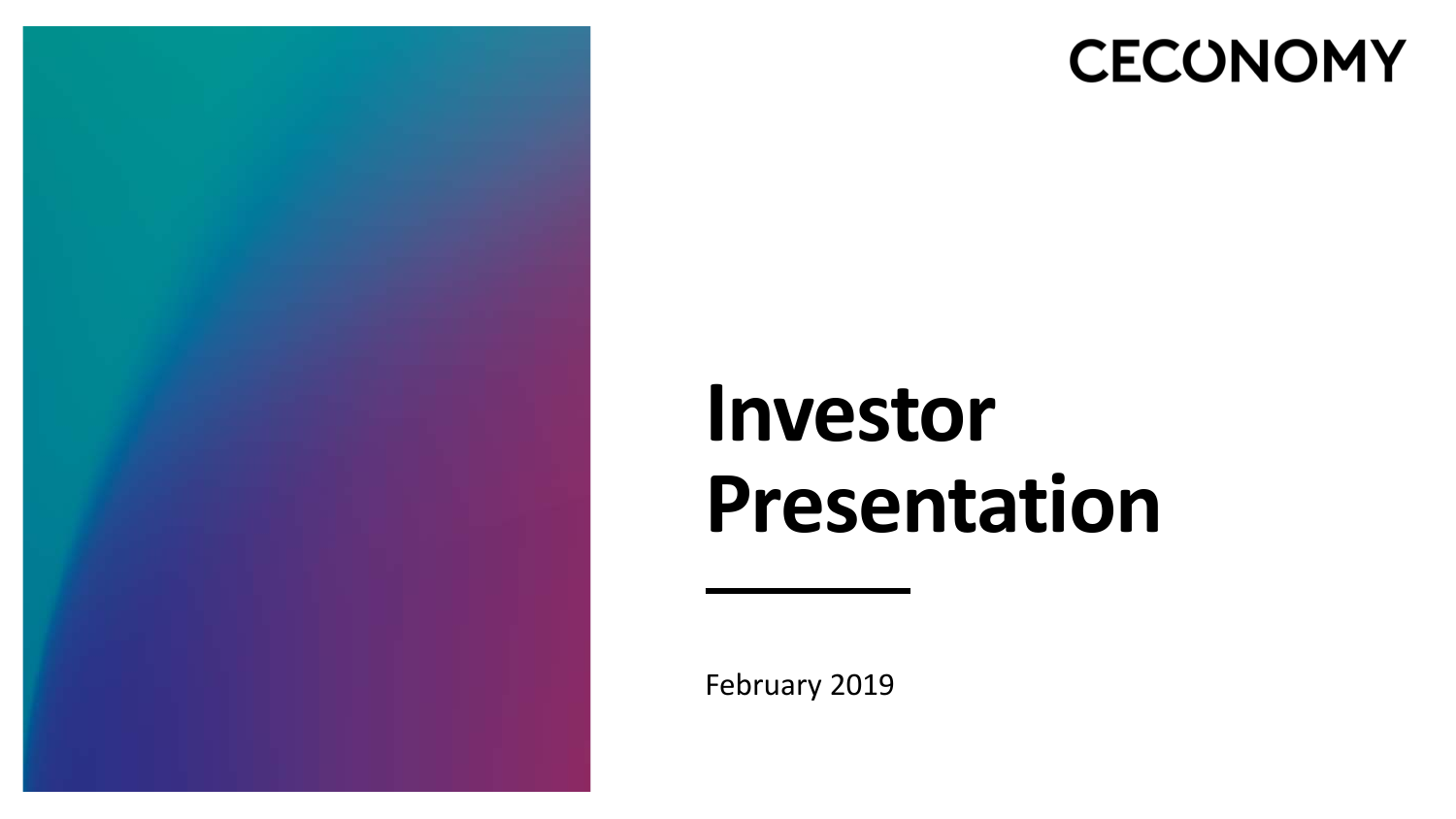## **DISCLAIMER AND NOTES**

#### **BY ACCESSING THIS PRESENTATION YOU AGREE TO THE FOLLOWING RESTRICTIONS**

This document and the presentation to which it relates is intended for information only, does not constitute a prospectus or similar document and should not be treated as investment advice. It is not intended and should not be construed as an offer for sale, or as a solicitation of an offer to purchase or subscribe to, any securities in any jurisdiction. Neither this presentation nor anything contained therein shall form the basis of, or be relied upon in connection with, any commitment or contract whatsoever. This presentation may not, at any time, be reproduced, distributed or published (in whole or in part) without prior written consent of CECONOMY AG ("**CECONOMY**").

Historical financial or operative information contained in this presentation, if not taken or derived from our accounting records or our management reporting or unless otherwise stated, is taken or derived from the unaudited combined financial statements of CECONOMY for the respective period and not from the consolidated (interim) financial statements of the former METRO Group. The combined financial statements of CECONOMY have not been audited and may also deviate substantially from

(segmental or other) information in the consolidated financial statements of the former METRO Group and, thus, may not be fully comparable to such financial statements. Historical information contained in this presentation which is not taken or derived from the unaudited combined financial statements is mostly based on or derived from the consolidated (interim) financial statements for the respective period. Financial information with respect to the business of MediaMarktSaturn Retail Group is particularly based on or derived from the segment reporting contained in these financial statements. In addition, the historical financial and operative information included in this presentation is not necessarily indicative for the operational results, the financial position and/or the cash flow of the CECONOMY business on a stand-alone basis neither in the past nor in the future and may, in particular, deviate from any historical financial information based on corresponding combined financial statements with respect to the CECONOMY business. Given the aforementioned uncertainties, readers are cautioned not to place undue reliance on any of this information. No representation or warranty is given and no liability is assumed by CECONOMY, express or implied, as to the accuracy, correctness or completeness of the information contained in this presentation. All numbers shown are before special items, unless otherwise stated. All amounts are stated in million euros (€ million) unless otherwise indicated. Amounts below €0.5 million are rounded and reported as 0. Rounding differences may occur.

This presentation contains certain supplemental financial or operative measures that are not calculated in accordance with IFRS and are therefore considered as non-IFRS measures. We believe that such non-IFRS measures used, when considered in conjunction with (but not in lieu of) other measures that are computed in accordance with IFRS, enhance the understanding of our business, results of operations, financial position or cash flows. There are, however, material limitations associated with the use of non-IFRS measures including (without limitation) the limitations inherent in the determination of relevant adjustments. The non-IFRS measures used by us may differ from, and not be comparable to, similarly-titled measures used by other companies.

To the extent that statements in this presentation do not relate to historical or current facts they constitute forward-looking statements. All forward-looking statements herein are based on certain estimates, expectations and assumptions at the time of publication of this presentation and there can be no assurance that these estimates, expectations and assumptions are or will prove to be accurate. Furthermore, the forward-looking statements are subject to risks and uncertainties including (without limitation) future market and economic conditions, the behaviour of other market participants, investments in innovative sales formats, expansion in online and multichannel sales activities, integration of acquired businesses and achievement of anticipated cost savings and productivity gains, and the actions of public authorities and other third parties, many of which are beyond our control, that could cause actual results, performance or financial position to differ materially from any future results, performance or financial position expressed or implied in this presentation. Accordingly, no representation or warranty (express or implied) is given that such forward-looking statements, including the underlying estimates, expectations and assumptions, are correct or complete. Readers are cautioned not to place reliance on these forward-looking statements.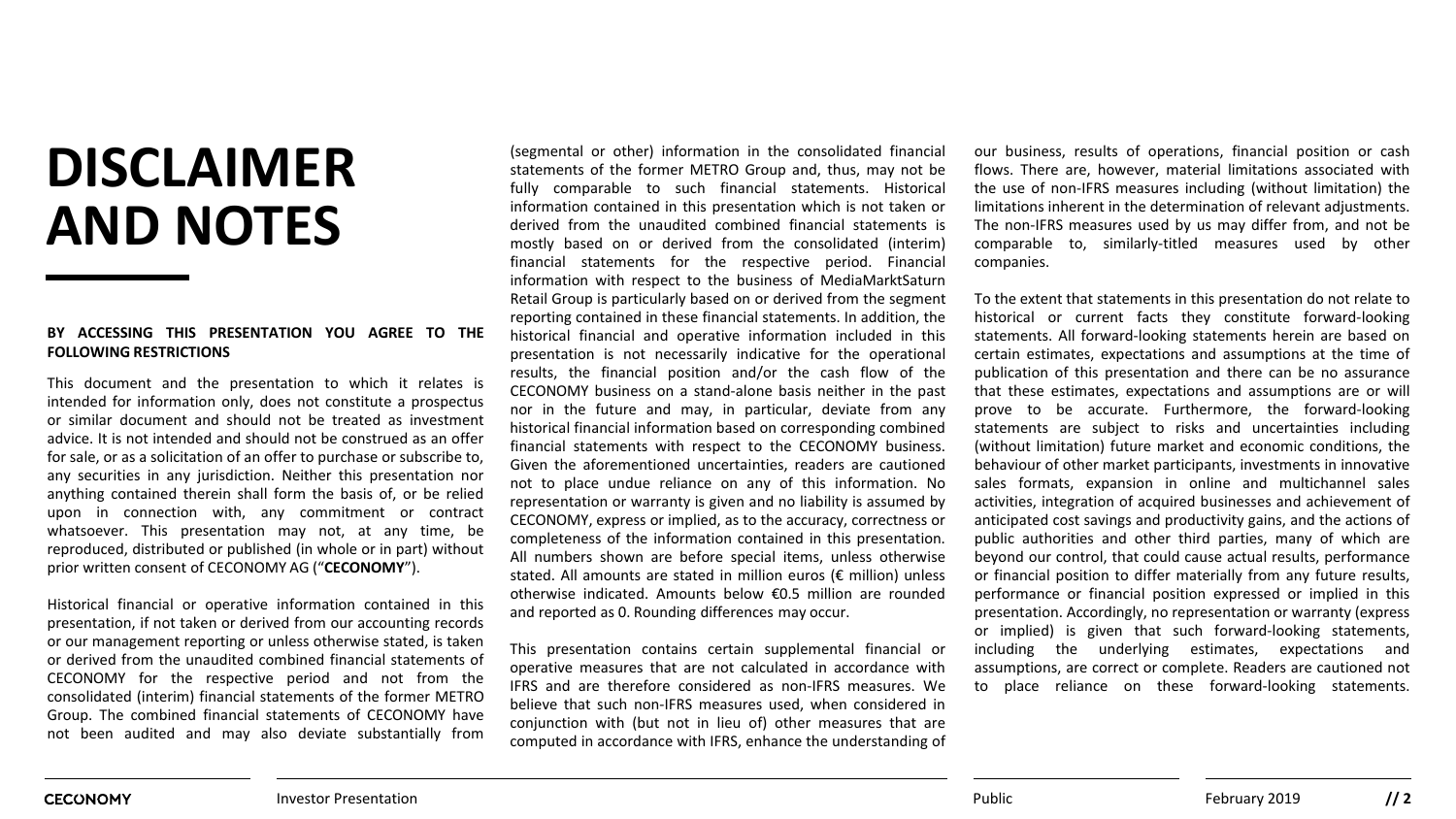#### **Disclaimer and Notes (cont'd)**

We do not undertake any obligation to publicly update any forward-looking statements or to conform them to events or circumstances after the date of this presentation. This presentation contains forecasts, statistics, data and other information relating to markets, market sizes, market shares, market positions and other industry data on the Company's business and markets (together the "**market data**") provided by third party sources as interpreted by us. This market data is, in part, derived from published research and additional market studies prepared primarily as a research tool and reflects estimates of market conditions based on research methodologies including primary research, secondary sources and econometric modelling. We want to point out that part of the market data used has been collected in the framework of a market survey carried out as a panel observation. The panel is a regular survey monitoring sales of specific products and product categories, using a range of distribution channels including internet, retail outlets (e.g. high street, mail order) and companies (e.g. resellers). The market data does not represent actual sales figures globally or in any given country; rather, the market data represents a statistical projection of sales in a given territory and is subject to the limitations of statistical error and adjustments at any time (e.g. reworks, changes in panel structure). The representativeness of the market data may be impacted by factors such as product categorisation, channel distribution and supplier universe identification and statistical sampling and extrapolation methodologies. The market data presented is based on statistical methods and extrapolation. In addition, market research data and trend information as interpreted or used by

CECONOMY is based on certain estimates and assumptions and there can be no assurance that these estimates and assumptions as well as any interpretation of the relevant information by CECONOMY are accurate. The market research institutes which data CECONOMY used as basis for this presentation are neither registered broker dealers nor financial advisors and the permitted use of any market research data does not constitute financial advise or recommendations.

CECONOMY operates, in part, in industries and channels for which it is difficult to obtain precise market data. Such market data should therefore be considered with caution and not be solely relied on as market studies are often based on information and assumptions that may be inaccurate or inappropriate, and their methodology is inherently predictive and speculative. We have no reason to believe that such information is false or misleading or that any material fact has been omitted that would render such information false or misleading. Our own estimates have not been checked or verified externally. They may differ from estimates made by competitors of our group or from future studies conducted by market research institutes or other independent sources. Information prepared by third parties has not been independently verified by us or any other party.

Therefore you acknowledge that the market data presented is based on statistical methods and extrapolation and so due to the nature of such data no guarantee for completeness and accuracy can be given by us or any third party. Neither we nor any third party, including those third parties whose data is cited in this

presentation, warrant that the data collected, processed and analysed by it in accordance with the rules and methods of market and social research, will be able to be used by in a specific way, in particular not in the legal sense of an expert report. It should be noted that all liability for completeness and correctness of the information provided by us or any third party is explicitly excluded. Under no circumstance shall a third party whose data is cited in this presentation be liable for damages incurred through or in connection with your or our interpretation of the provided information. Neither we nor any third party shall be responsible for any loss or damage arising out of your or our use or reliance upon the information contained herein, or for actions of and decisions taken by us, you or any third parties that receive this information. Neither we nor any third party give any representations as to the accuracy of the market data included in this presentation. The third parties whose data is cited in this presentation are neither registered broker-dealers nor financial advisors and the permitted use of any market research data does not constitute financial advice or recommendations.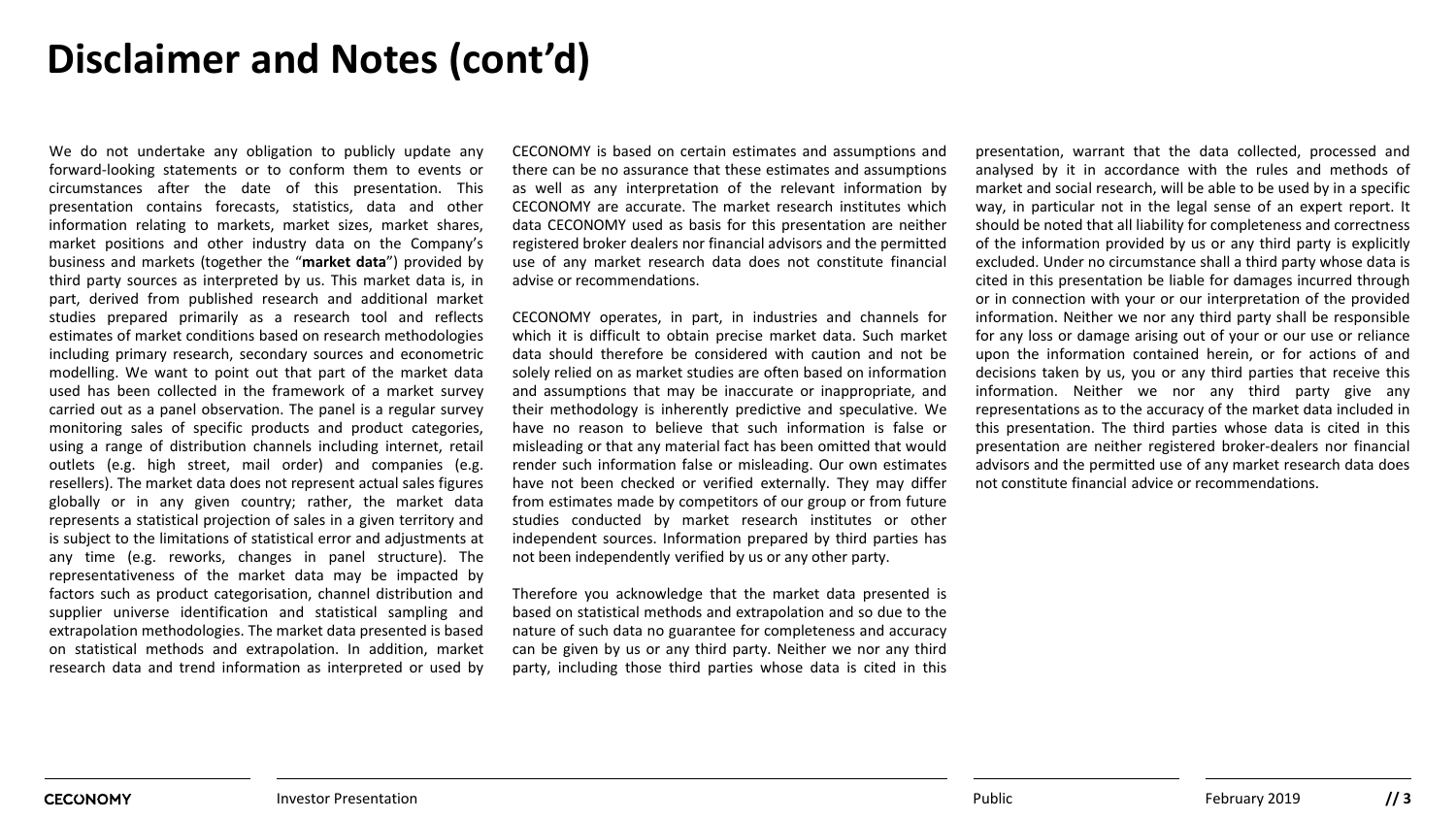# CECONOMY at a glance //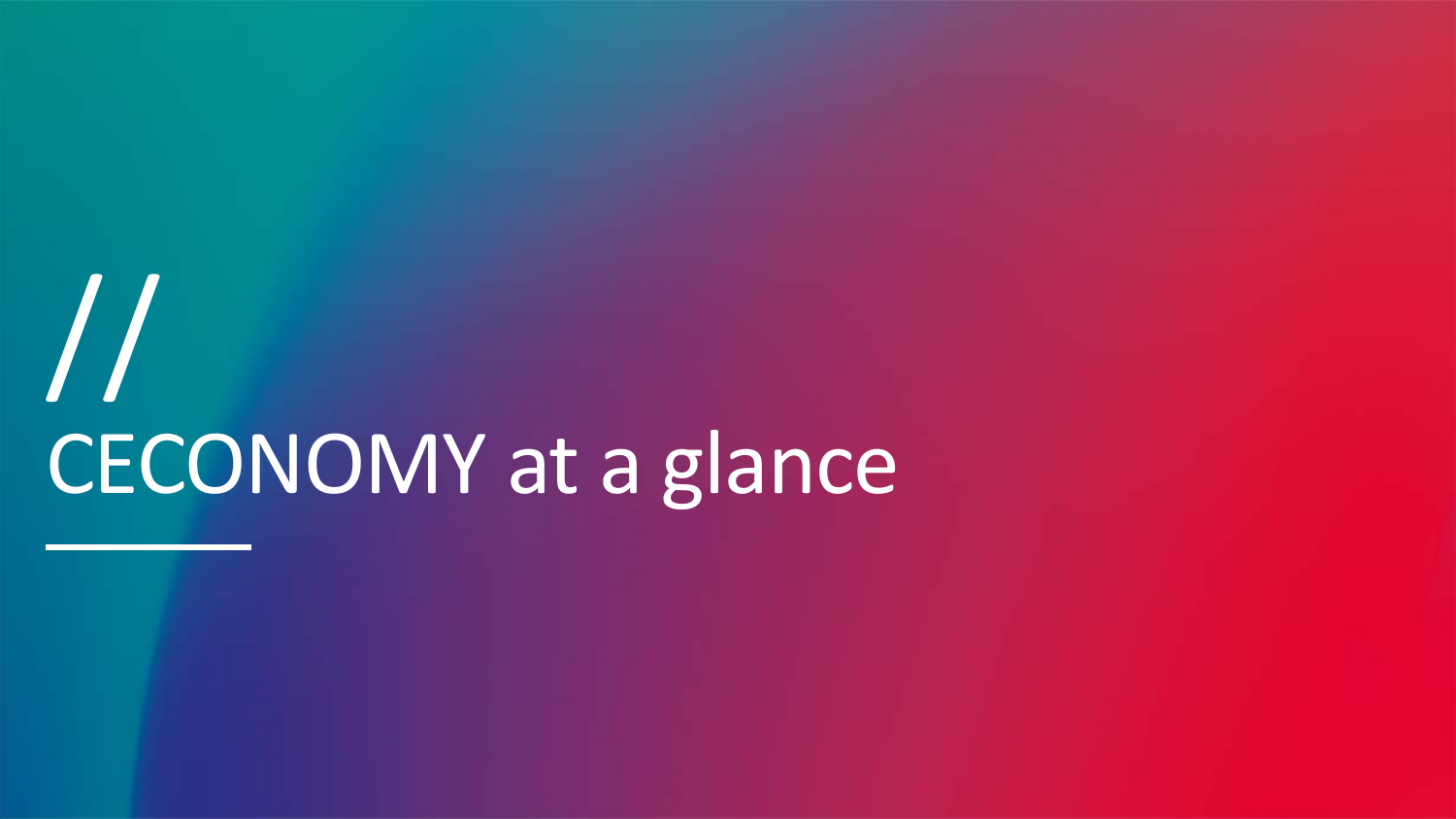#### **CECONOMY at a glance**



<sup>1</sup>Calculated on the basis of the number of voting rights in disclosures pursuant to section 40 para. 1 sentence 1 WpHG; <sup>2</sup>Telecommunication devices such as iPads without SIM card included; <sup>3</sup>Includes in essence Photo&Of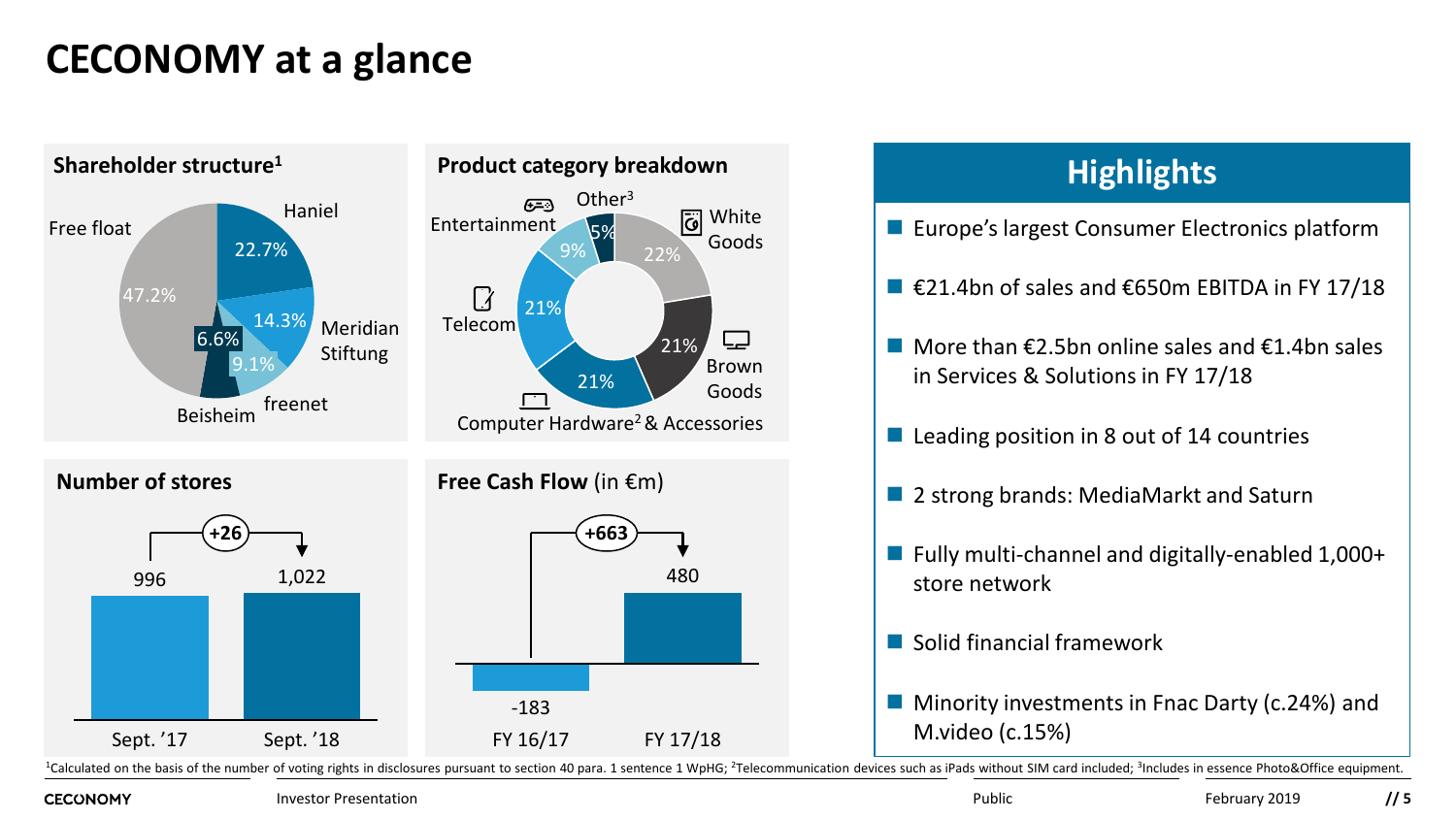### **Solid progress in the Online and Services & Solutions business**



**CECONOMY** 

Investor Presentation **Public** Public **Public Public Public Public Public Public Public Public Public Public Public Public Public Public Public Public Public Public Public Public Public Public Public Public Public Public P**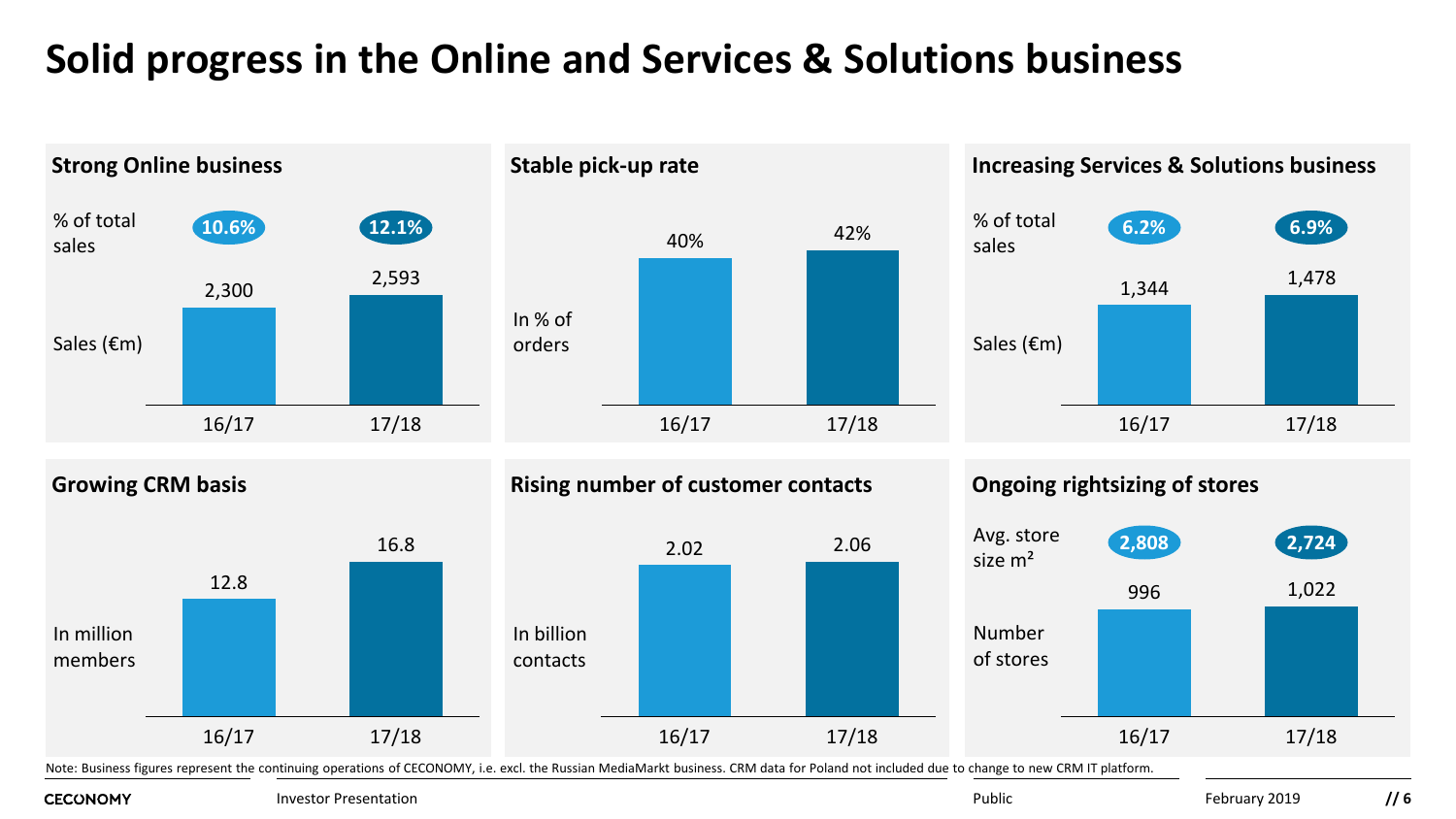#### **Personnel changes at CECONOMY successfully concluded – new CEO and CFO start on 1 March 2019**

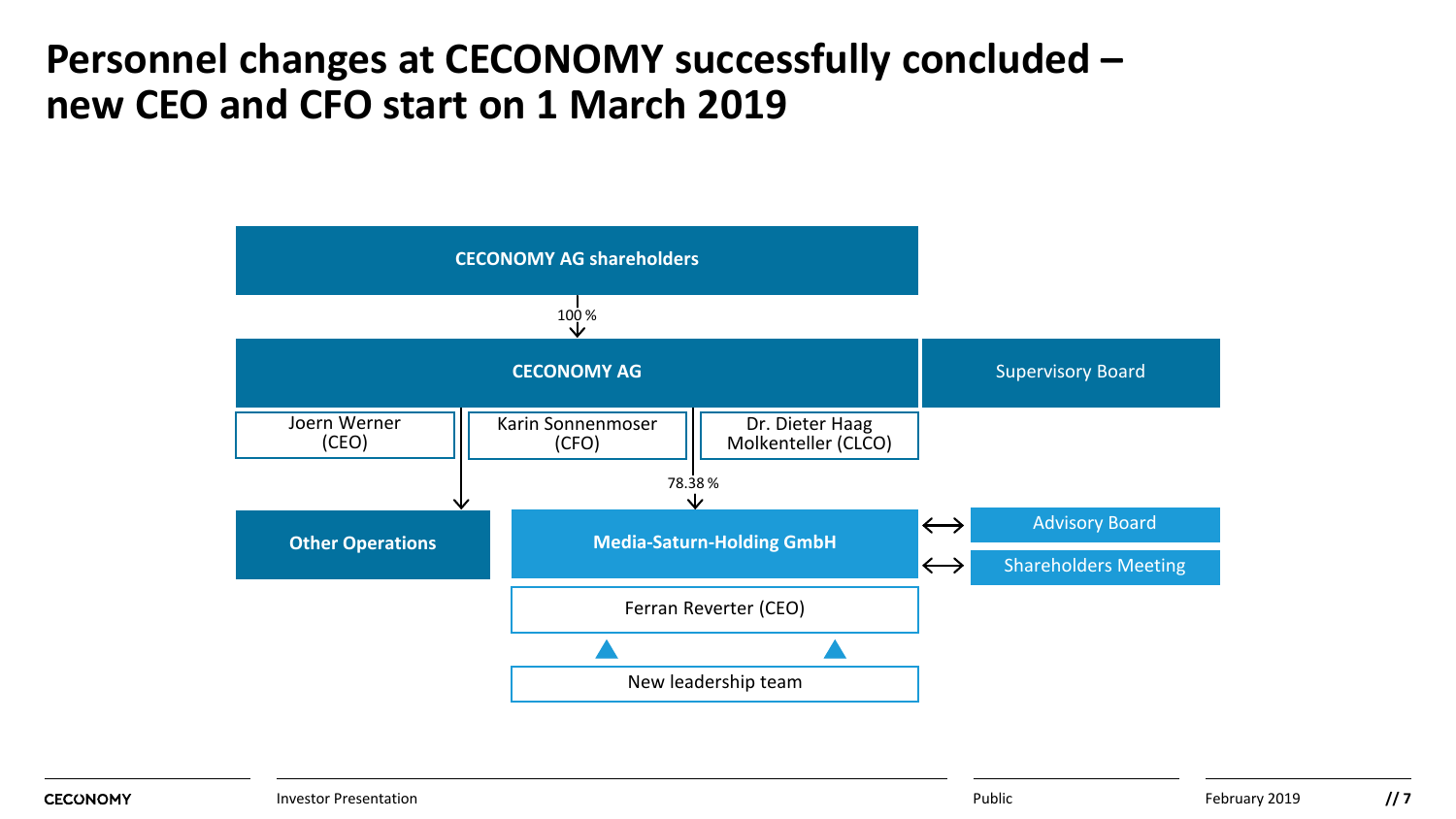### **Why invest in CECONOMY?**

| #1                                                                                     | #2                                                                 | #3                                                                                                                             | #4                                                                                                                                                       |
|----------------------------------------------------------------------------------------|--------------------------------------------------------------------|--------------------------------------------------------------------------------------------------------------------------------|----------------------------------------------------------------------------------------------------------------------------------------------------------|
| <b>CECONOMY IS THE</b><br><b>LEADER IN</b><br><b>MULTI-CHANNEL</b><br><b>AND SCALE</b> | <b>CECONOMY HAS A</b><br><b>STRONG</b><br><b>FINANCIAL PROFILE</b> | <b>CECONOMY HAS</b><br>THE POTENTIAL TO<br><b>INCREASE</b><br><b>MARGINS AND</b><br><b>FREE CASH FLOW</b><br><b>GENERATION</b> | <b>CECONOMY HAS</b><br>THE POTENTIAL TO<br><b>LEAD THE RETAIL</b><br><b>CONSOLIDATION</b><br><b>AND</b><br><b>TRANSFORMATION</b><br><b>IN THE FUTURE</b> |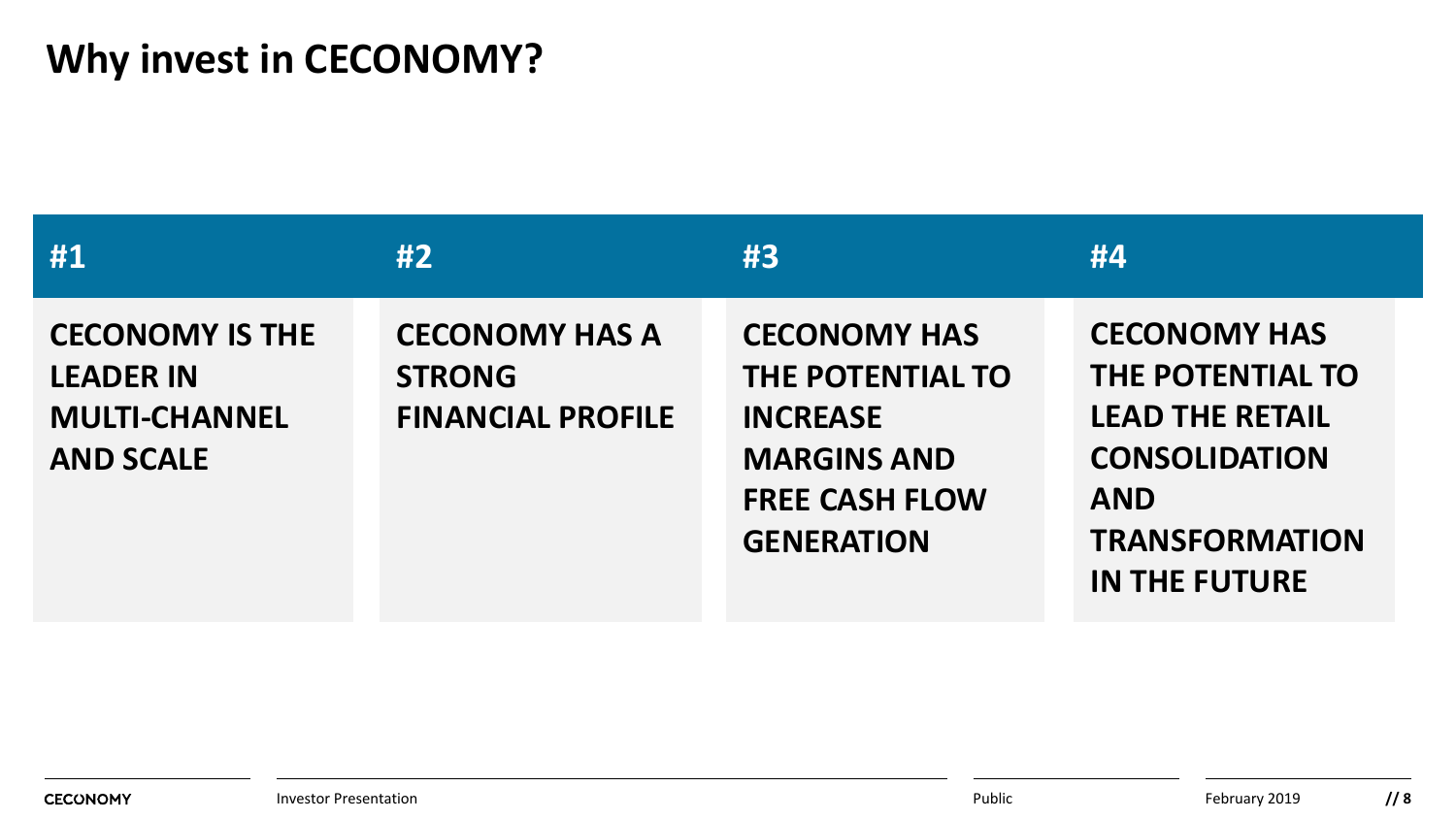#### **Mid-term targets**



<sup>1</sup>At constant currency before portfolio effects. CAGR = Compound Annual Growth Rate. <sup>2</sup> Cash investments. <sup>3</sup> Free Cash Flow conversion defined as EBITDA less cash investments plus/minus changes in net working capital di

| <b>CECONOMY</b>       | Publi | 72019   | $\overline{\phantom{a}}$ |
|-----------------------|-------|---------|--------------------------|
| Investor Presentation |       | 'ebruai | ,,                       |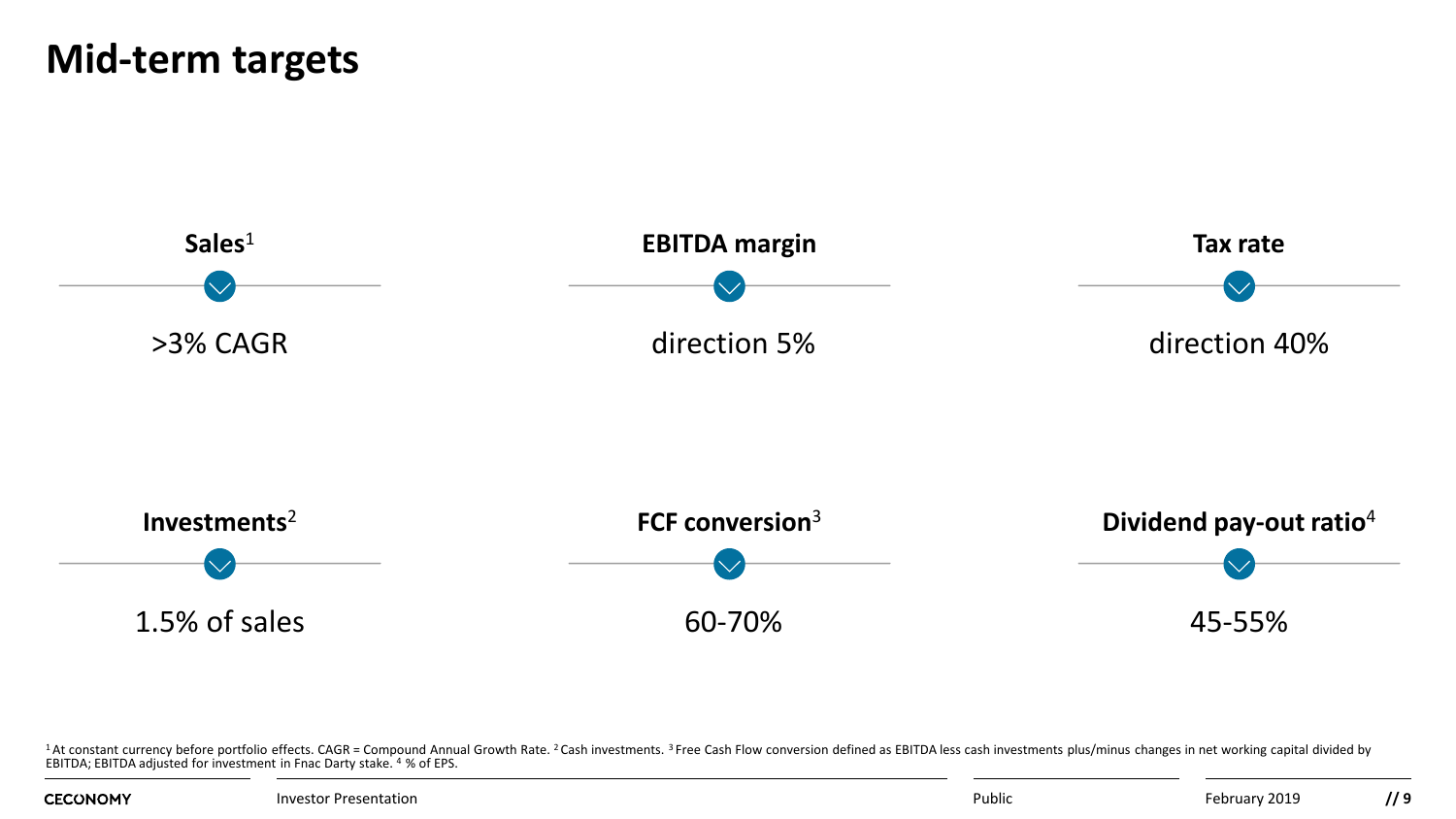# Q1 2018/19 Results //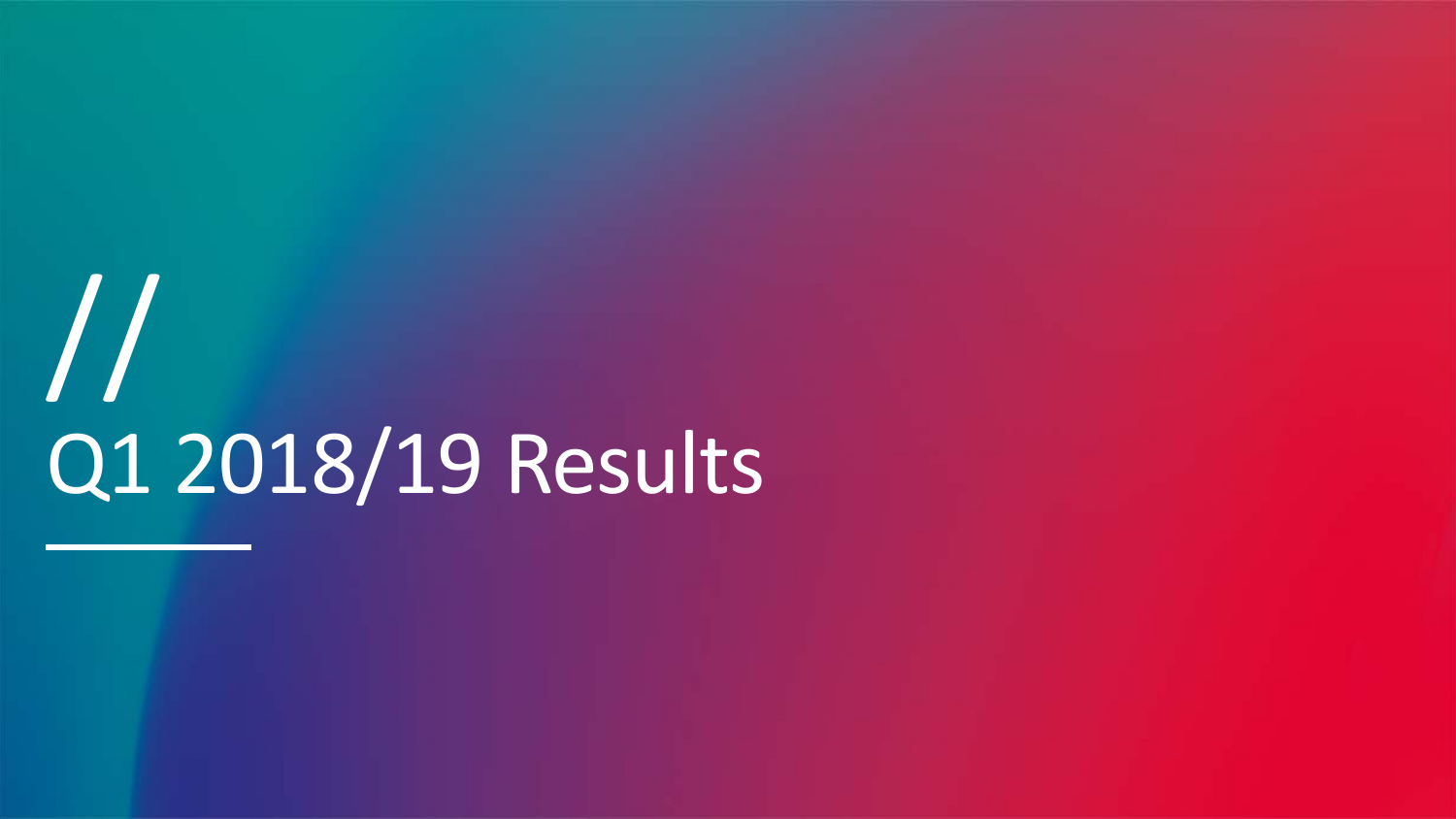### **Stabilization of earnings supported by better managed Black Friday, but transformation ongoing**

Sound **sales momentum** with **market share gains**

#### **Improved steering of Black Friday period**

resulting in higher November and December earnings which fully compensated weaker October earnings

**Weaker earnings in October** were still impacting Q1 results

**Expenses** related to **top management changes** weighed on reported earnings

**Improved Net Working Capital position**

**CECONOMY**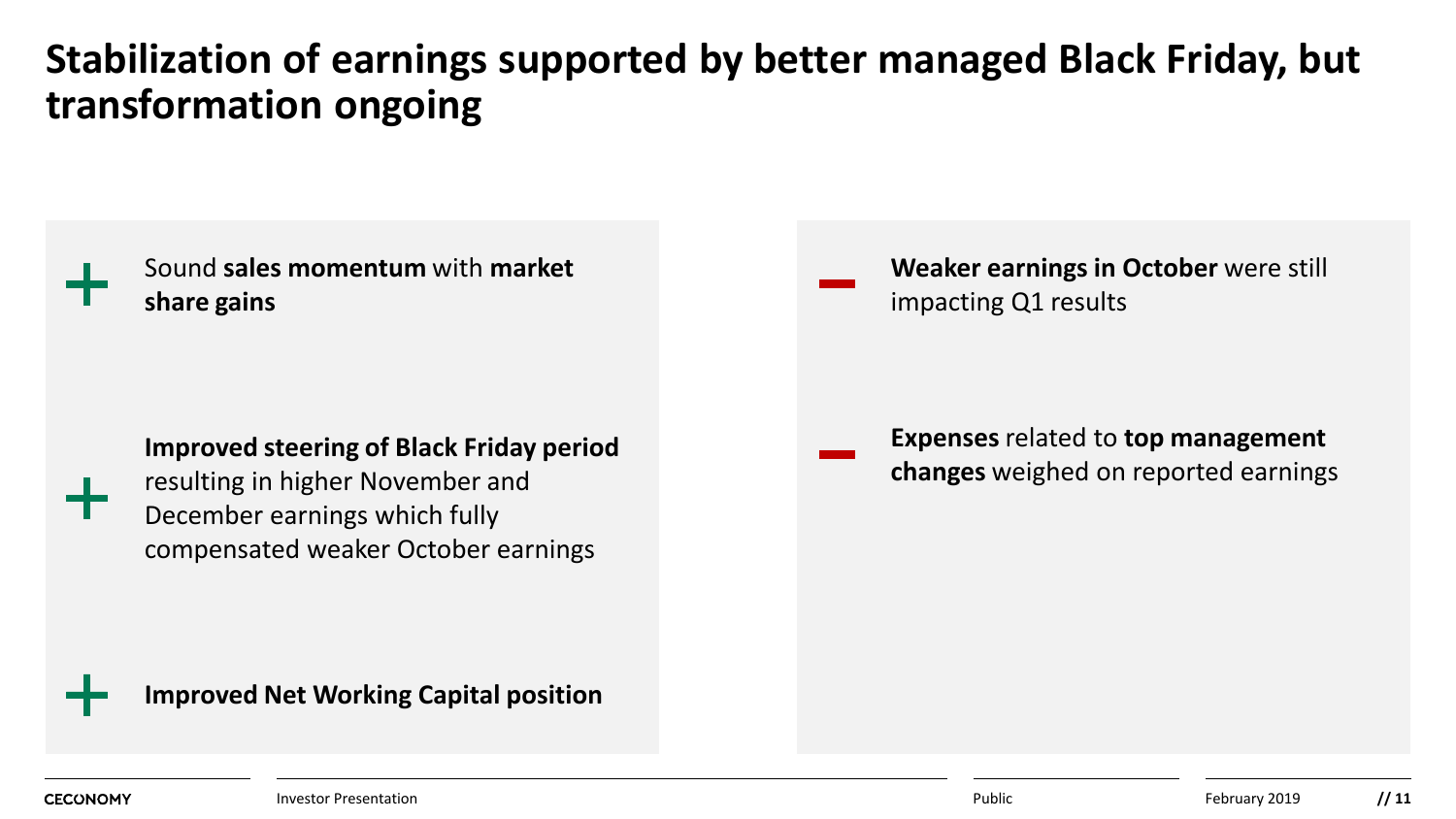#### **Solid performance in Q1 across all major financial indicators**



 $326 \, \epsilon$ m  $\epsilon$ <sup>EBITDA\*</sup>

 $269$  €m  $+15$   $\epsilon$ m abo

**+15 €m above PY**

\*EBIT/DA excl. Fnac Darty and excl. expenses for restructuring and management changes. Note: Change in Net Working Capital (NWC) acc. to Cash Flow Statement. PY = prior year.

**CECONOMY**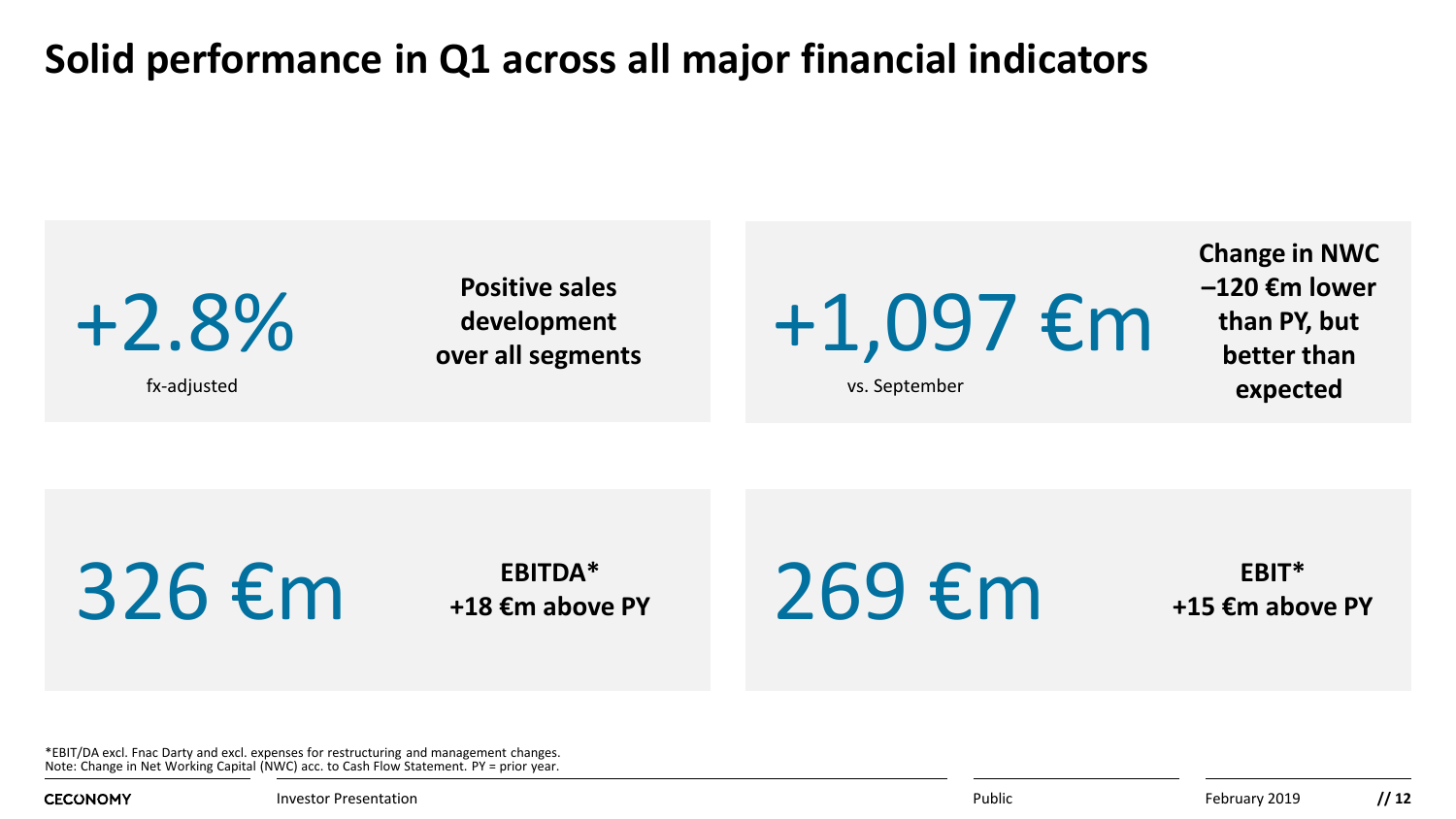#### **Black Friday with better results due to better planning and steering**



- **Record sales day on Black Friday**, particularly in Germany
- **Double-digit brick & mortar sales growth** and substantial increase in **online order** volume
- **E** Centrally initiated activity planning and active **best practice sharing** by country organization
- **Early negotiations with strategic suppliers**  contributed most to margin improvement
- **Improved steering** of pre- and post-campaign period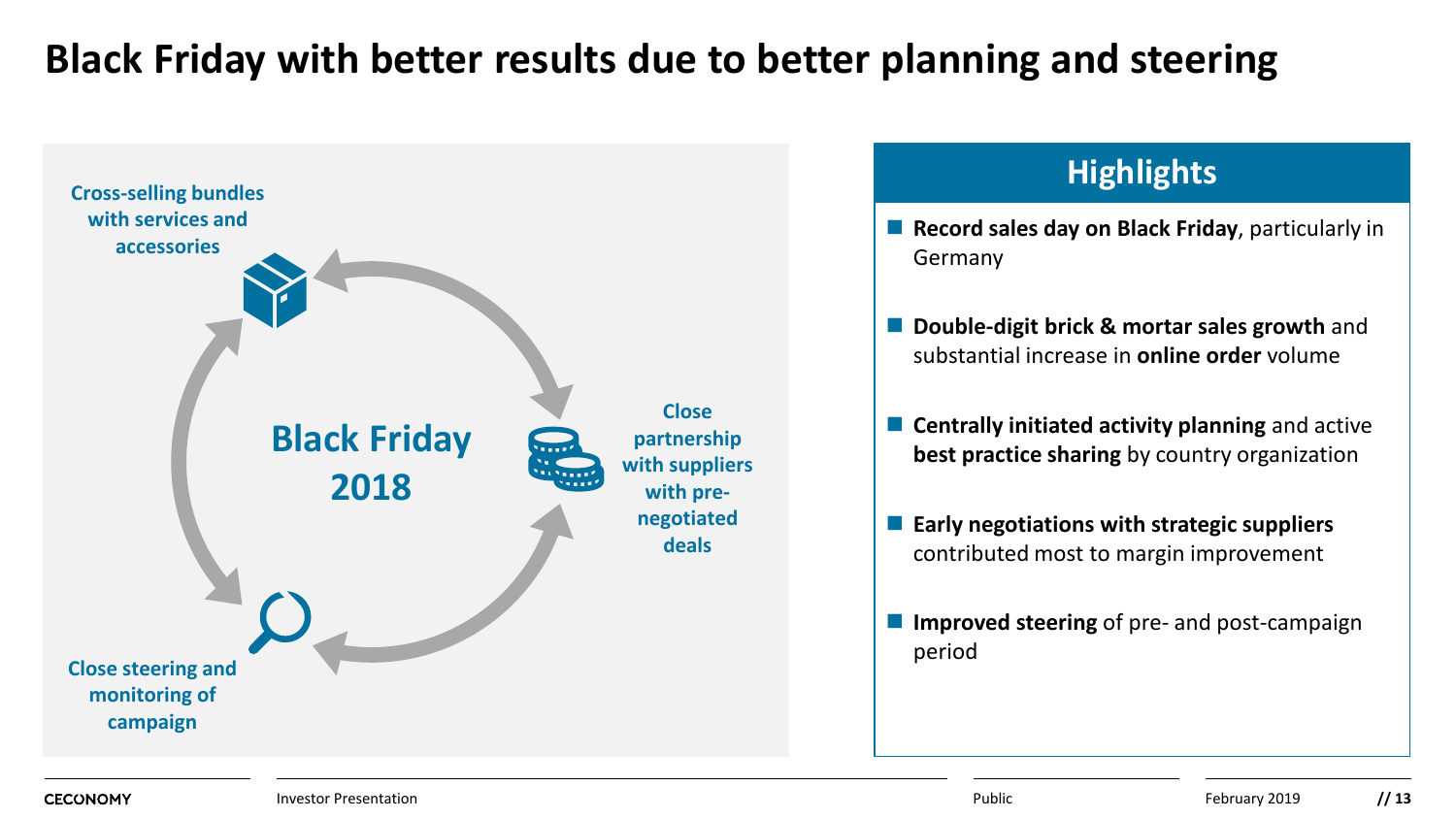#### **Successful Black Friday campaigns fully compensated expected lower sales in December**



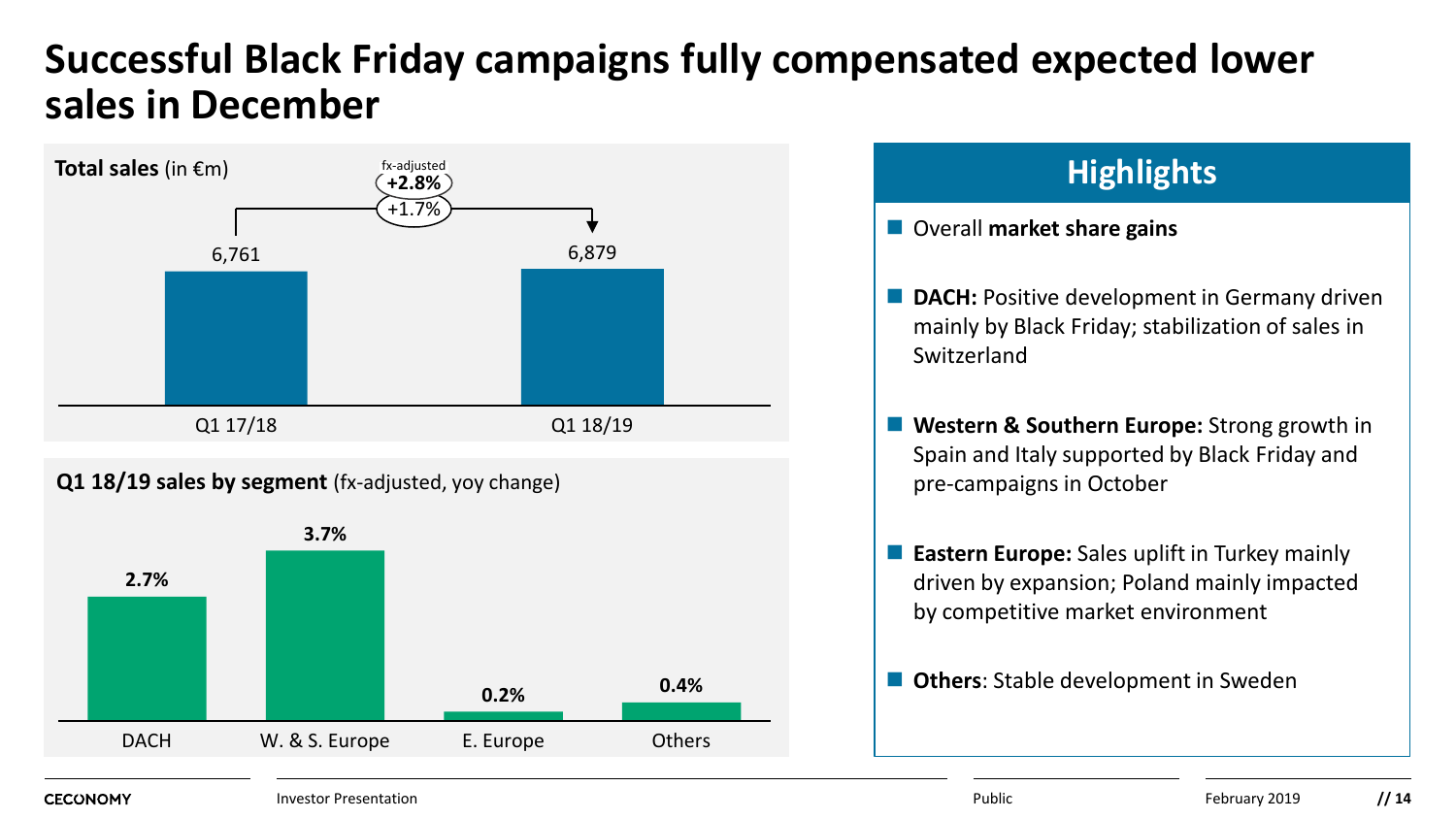### **Online and Services & Solutions business with strong growth rates**



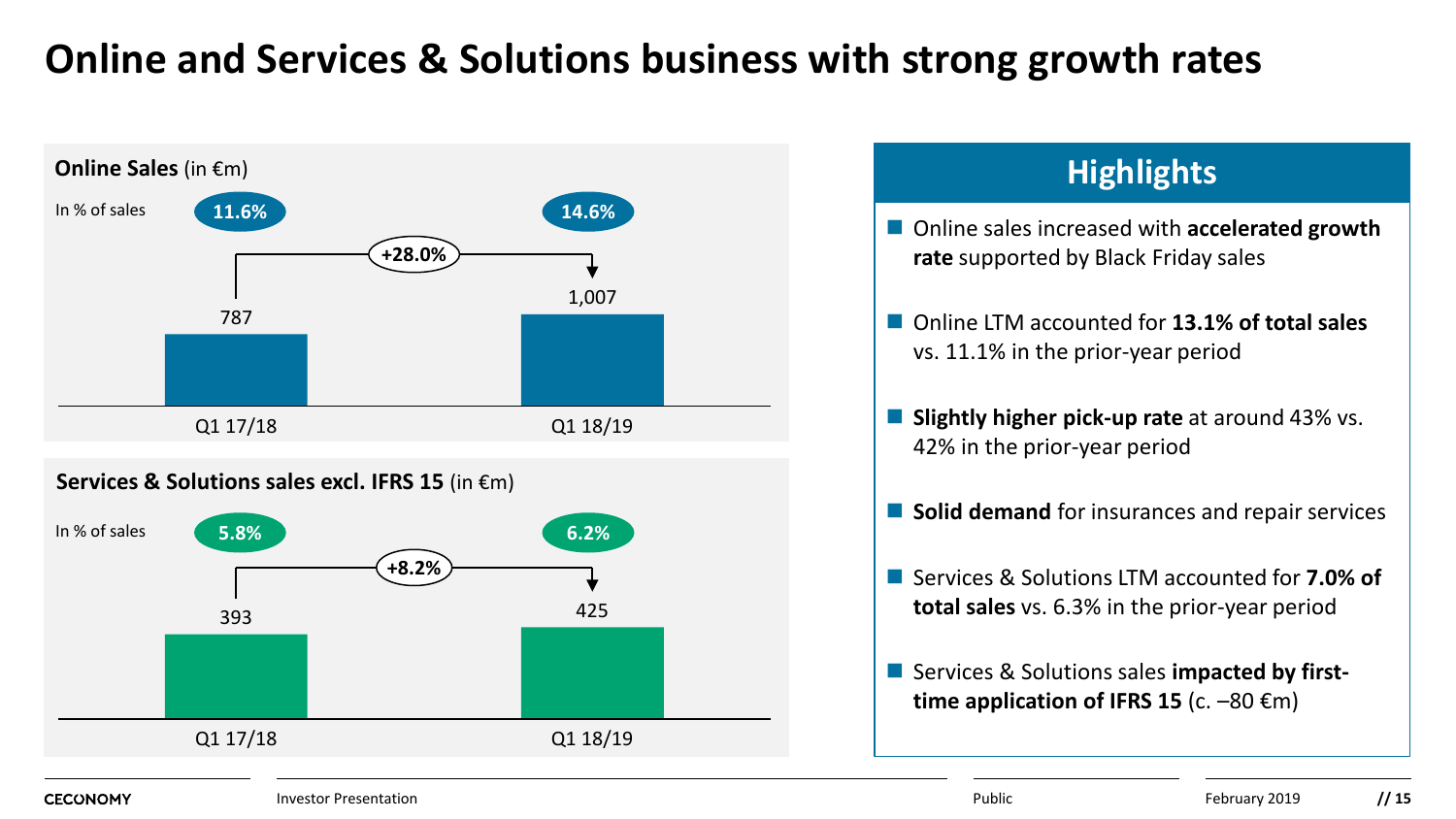### **Earnings excl. expenses for management changes supported by operational improvements and positive one-off items**



#### **Highlights**

- **DACH:** Better managed Black Friday and cost reductions overcompensated weaker earnings in October
- Western & Southern Europe: Higher earnings in Italy mainly driven by sales growth and lower location and personnel costs
- **E** Eastern Europe: Poland benefited from positive non-recurring items that largely compensated decline in Turkey
- Others: Stabilization of earnings in Sweden
- **Positive effects from higher recognized income** for mobile contracts (IFRS 15) and settlement of damage claims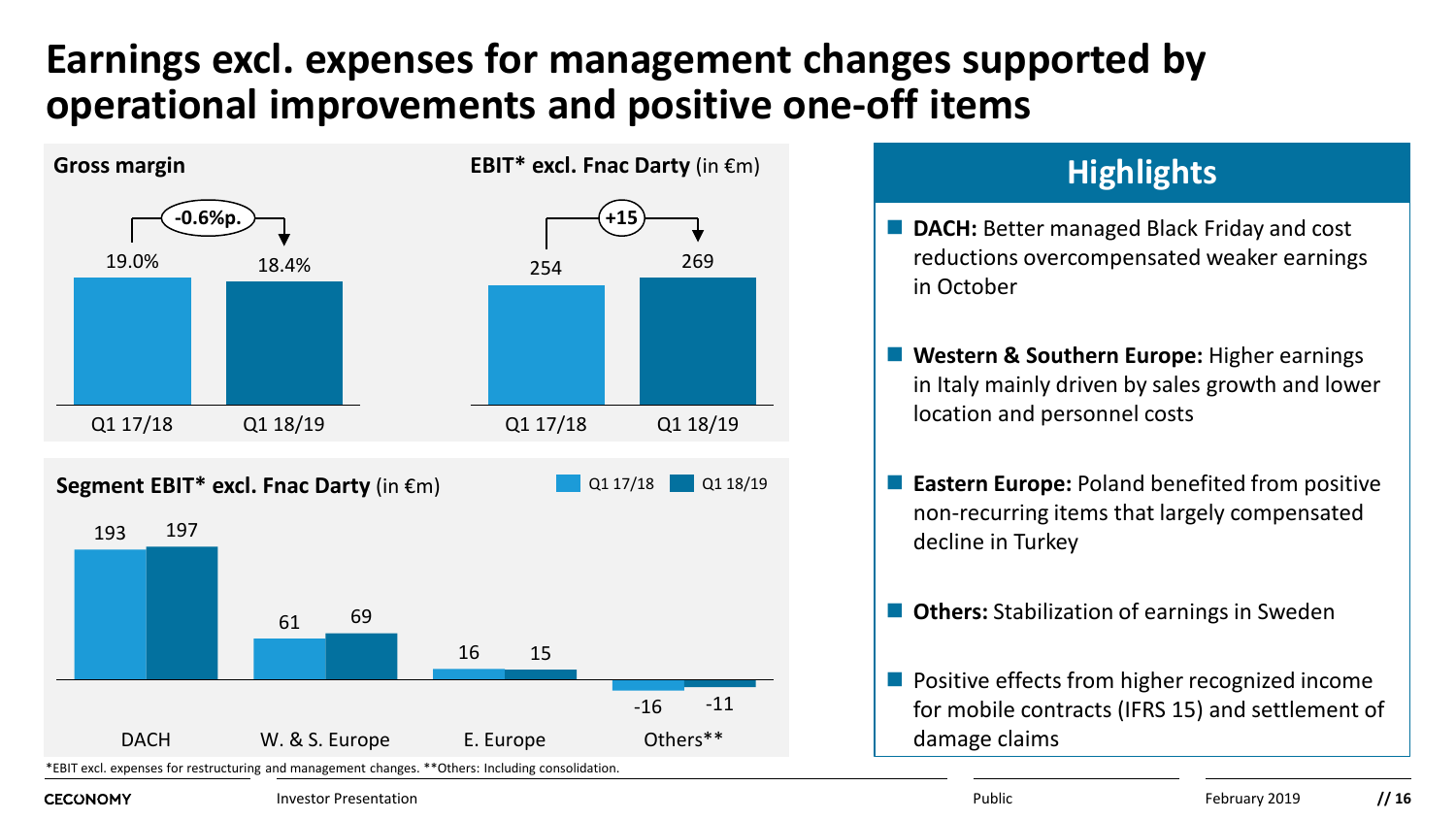### **Operational gains, but higher expenses for top management changes**

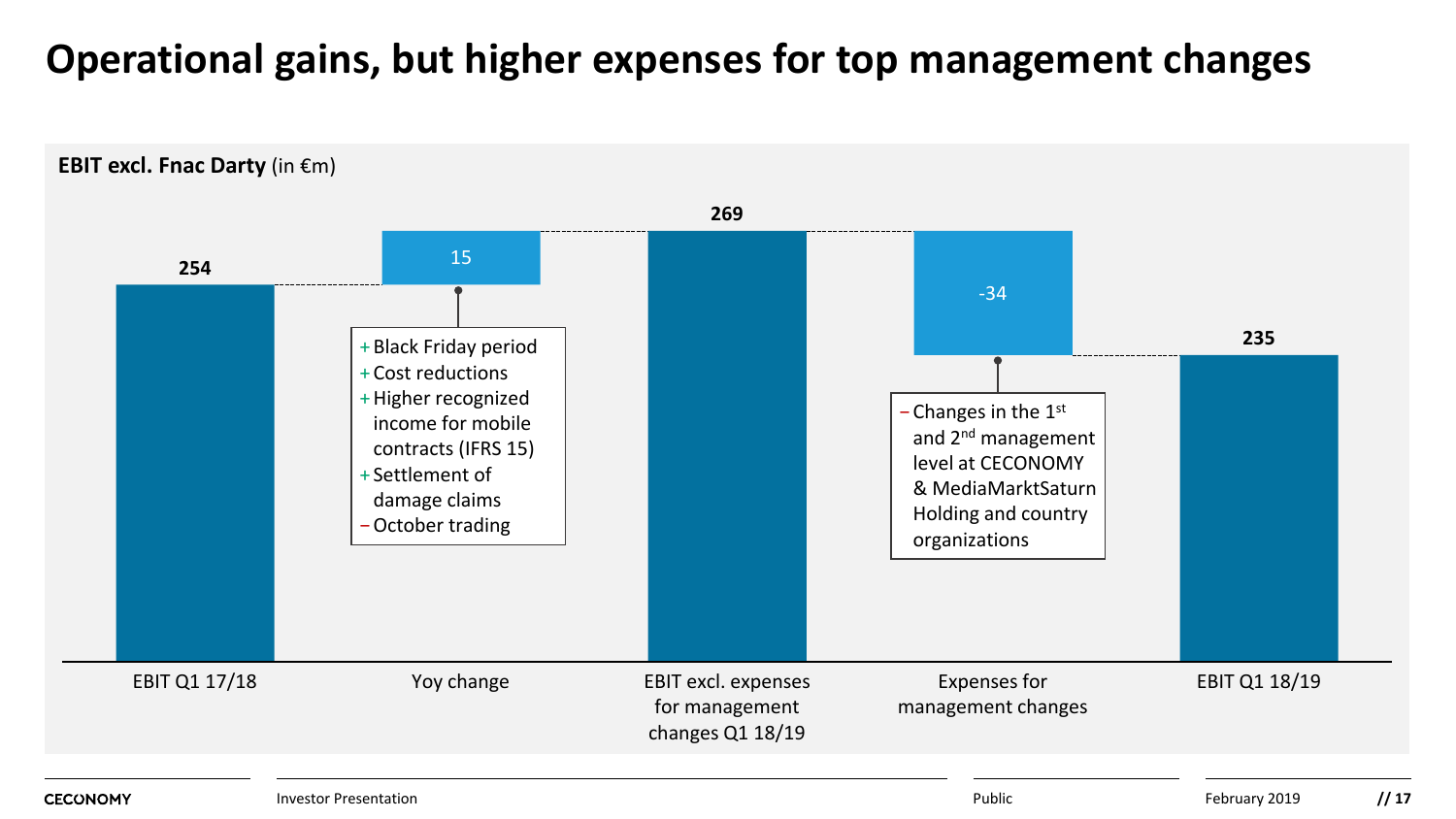### **EPS almost on par with prior year despite lower EBIT/DA and higher share count**

| €m                            |              | Q1 2017/18 Q1 2018/19 | Change    |
|-------------------------------|--------------|-----------------------|-----------|
| <b>EBITDA</b>                 | 308          | 291                   | $-17$     |
| <b>EBIT</b>                   | 253          | 234                   | $-19$     |
| <b>Net financial result</b>   | $\mathbf{2}$ | 1                     | $-1$      |
| <b>Earnings before taxes</b>  | 255          | 235                   | $-20$     |
| Income taxes                  | $-116$       | $-88$                 | 28        |
| Tax rate                      | 45.3%        | 37.4%                 | $-7.9%p.$ |
| Profit or loss for the period | 140          | 147                   | 7         |
| Non-controlling interest      | 35           | 40                    | 4         |
| Net result                    | 104          | 107                   | 3         |
| EPS (in $\epsilon$ )          | 0.32         | 0.30                  | $-0.02$   |

Note: Reported EBIT/DA incl. Fnac Darty and expenses for restructuring and management changes.

#### **CECONOMY**

#### **Highlights**

- **Reported earnings** impacted by expenses for restructuring and management changes
- $\blacksquare$  High tax rate in prior year mainly due to tax risk provisions at the level of Media-Saturn-Holding; **decline in tax rate** also influenced by tax optimization implemented in prior year
- **Reported EPS** almost on par with prior year despite lower EBIT/DA and higher share count
- **EPS** excluding expenses for management changes at 0.37 €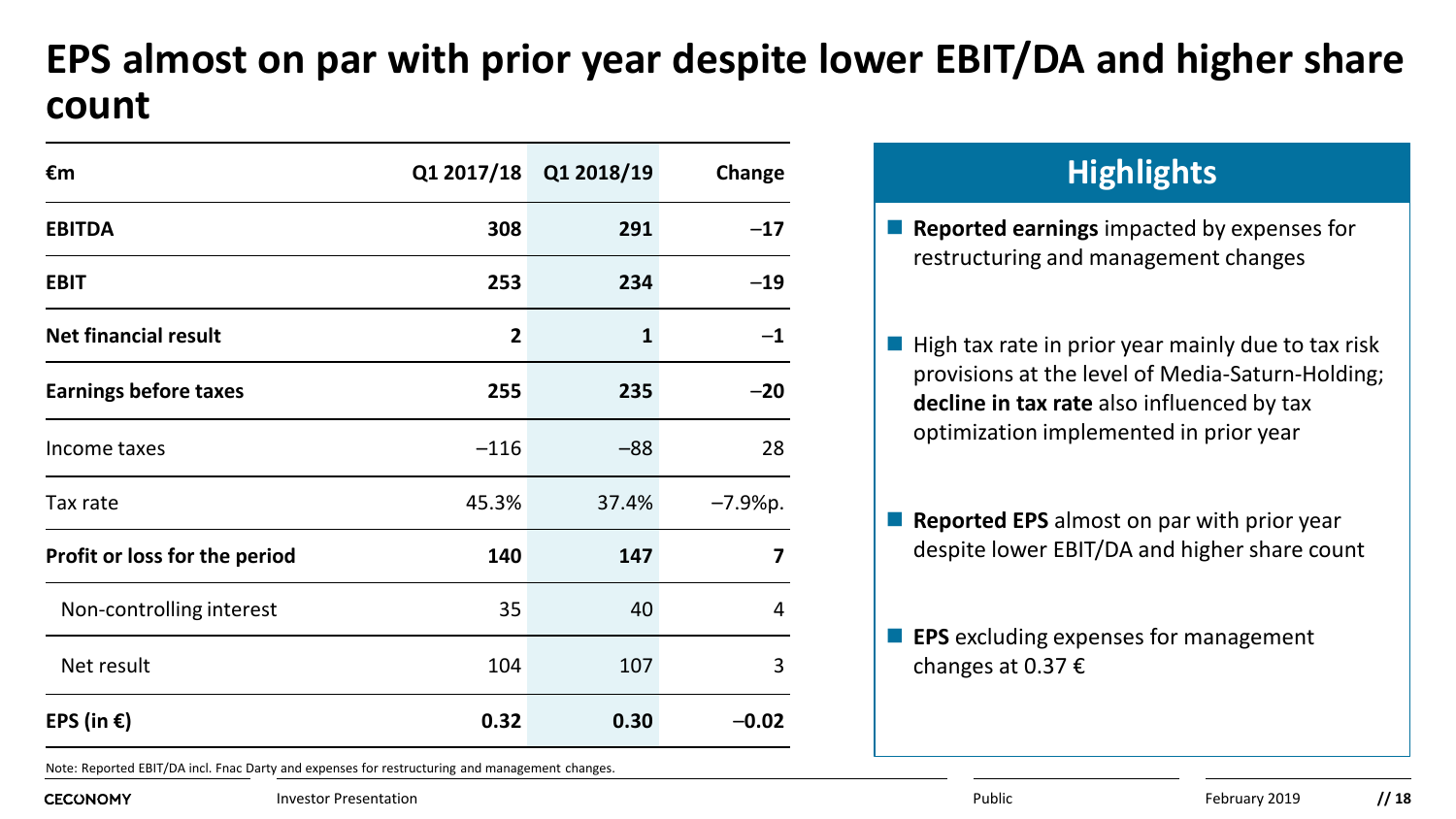#### **Free Cash Flow broadly in line with prior year's level**



**CECONOMY**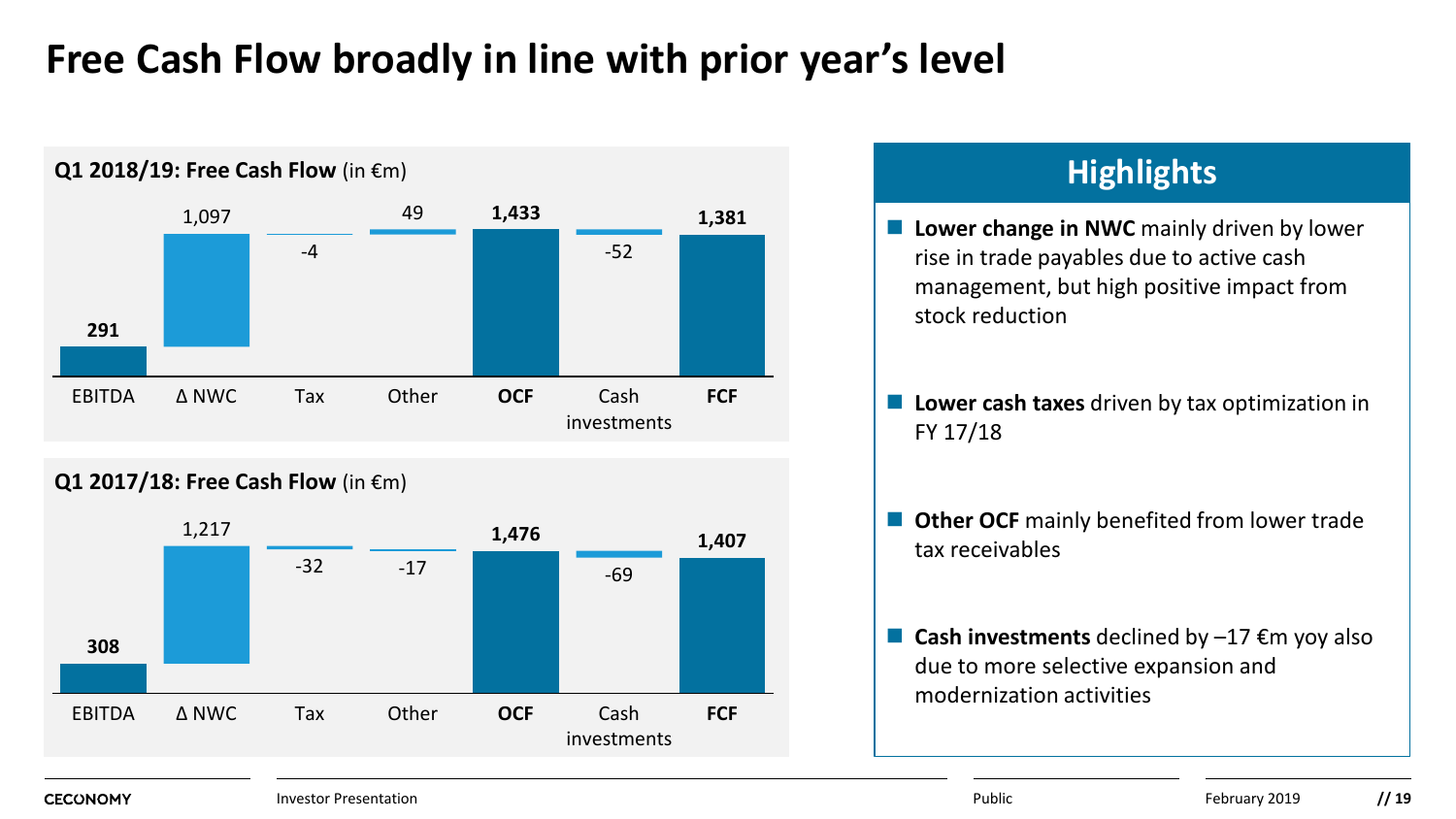### **CECONOMY manoeuvres through a transition year in FY 18/19**

**Underlying assumptions for 18/19 still valid**

- Solid Q1 supports achievement of full-year targets
- Headwinds from positive non-recurring effects in previous full year
- **Positive impacts from strategic initiatives** to become visible only gradually

**Year of transition**

- **Reorganization and optimization program** initiated
- **Transformation will require initial investments**
- **Full level of restructuring-related expenses** still to be determined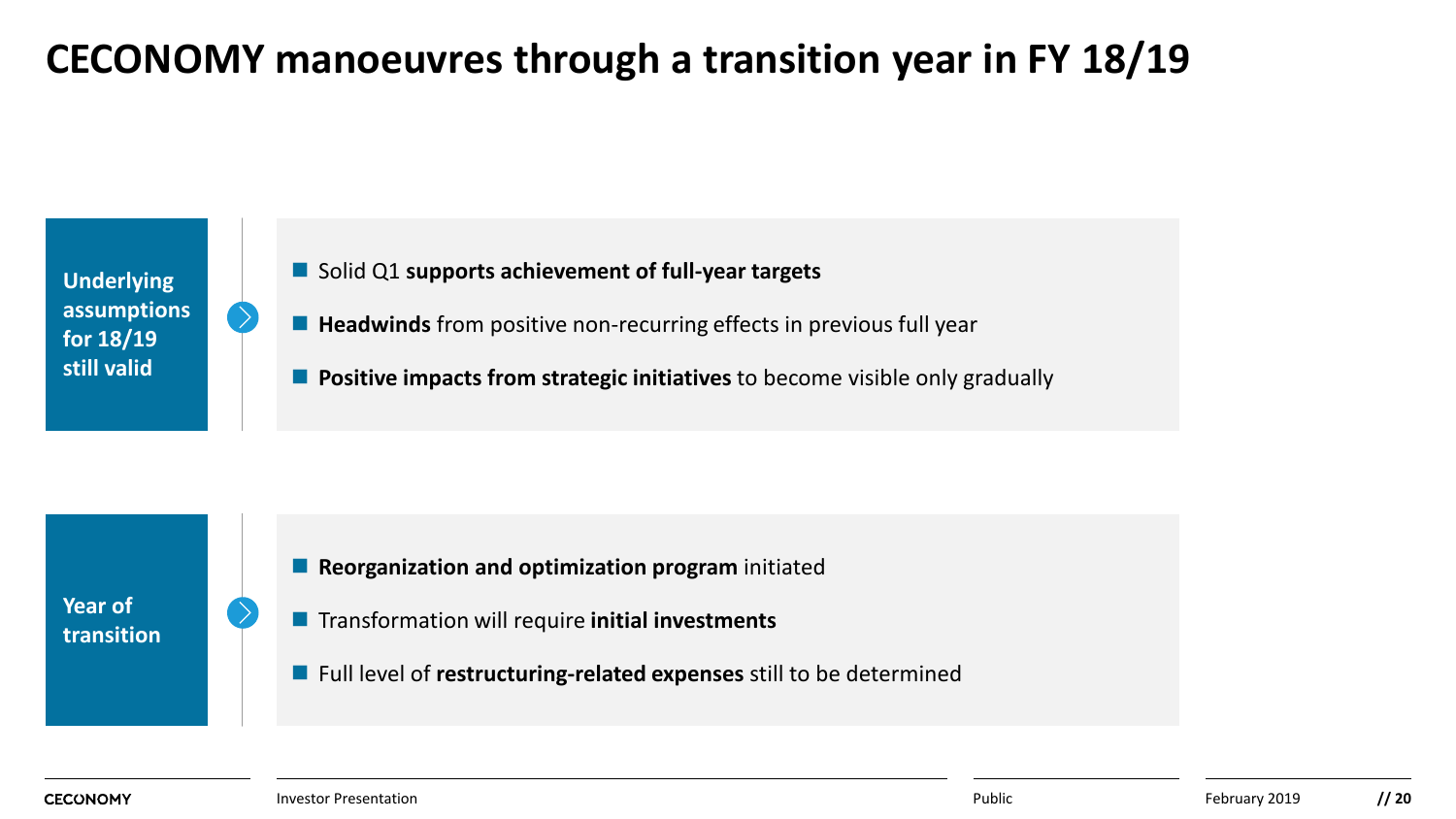#### **Outlook for FY 18/19 confirmed**

- Adjusted for exchange rate effects and before portfolio changes
- Excludes expenses in connection with the restructuring and optimization of structures and business processes
- **Excludes expenses for already announced management changes in top management**

| €m                               | FY 17/18                                                                                | FY 18/19                                                    |
|----------------------------------|-----------------------------------------------------------------------------------------|-------------------------------------------------------------|
| <b>Total sales</b>               | 21,418                                                                                  | <b>Slight increase</b>                                      |
| <b>EBITDA (excl. Fnac Darty)</b> | Included non-recurring<br>$630 +$<br>effects such as:<br>• Re-assessment of             | <b>Slight decline</b>                                       |
| <b>EBIT (excl. Fnac Darty)</b>   | inventory costs<br>• Valuation of gift card<br>$399 +$<br>liabilities<br>Pension income | <b>Slight decline</b>                                       |
| <b>Fnac Darty profit share</b>   | 21                                                                                      | Mid double-digit €m amount<br>(based on consensus estimate) |
| <b>Net Working Capital</b>       |                                                                                         | <b>Moderate decline</b>                                     |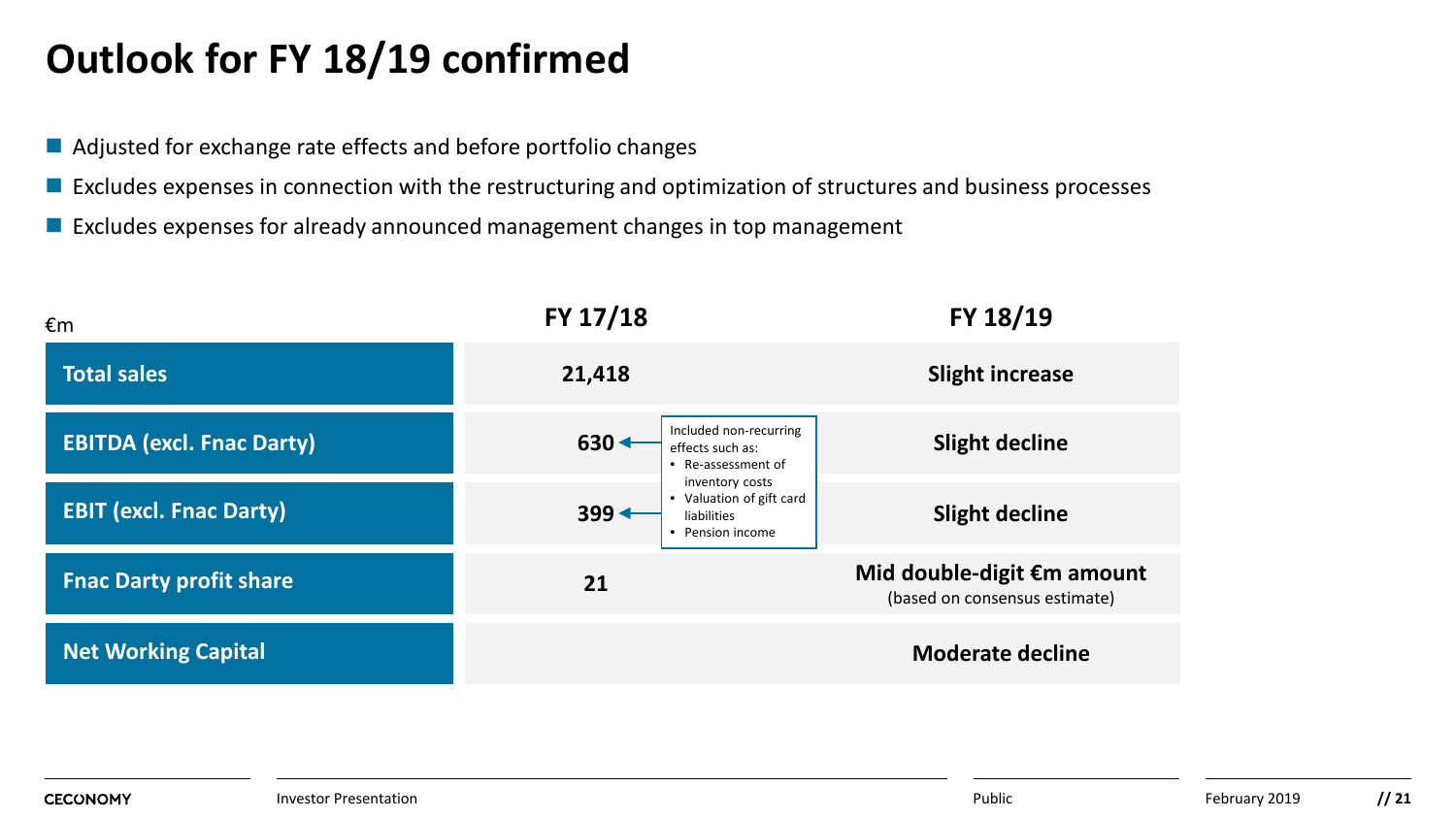# Strategy and Operations //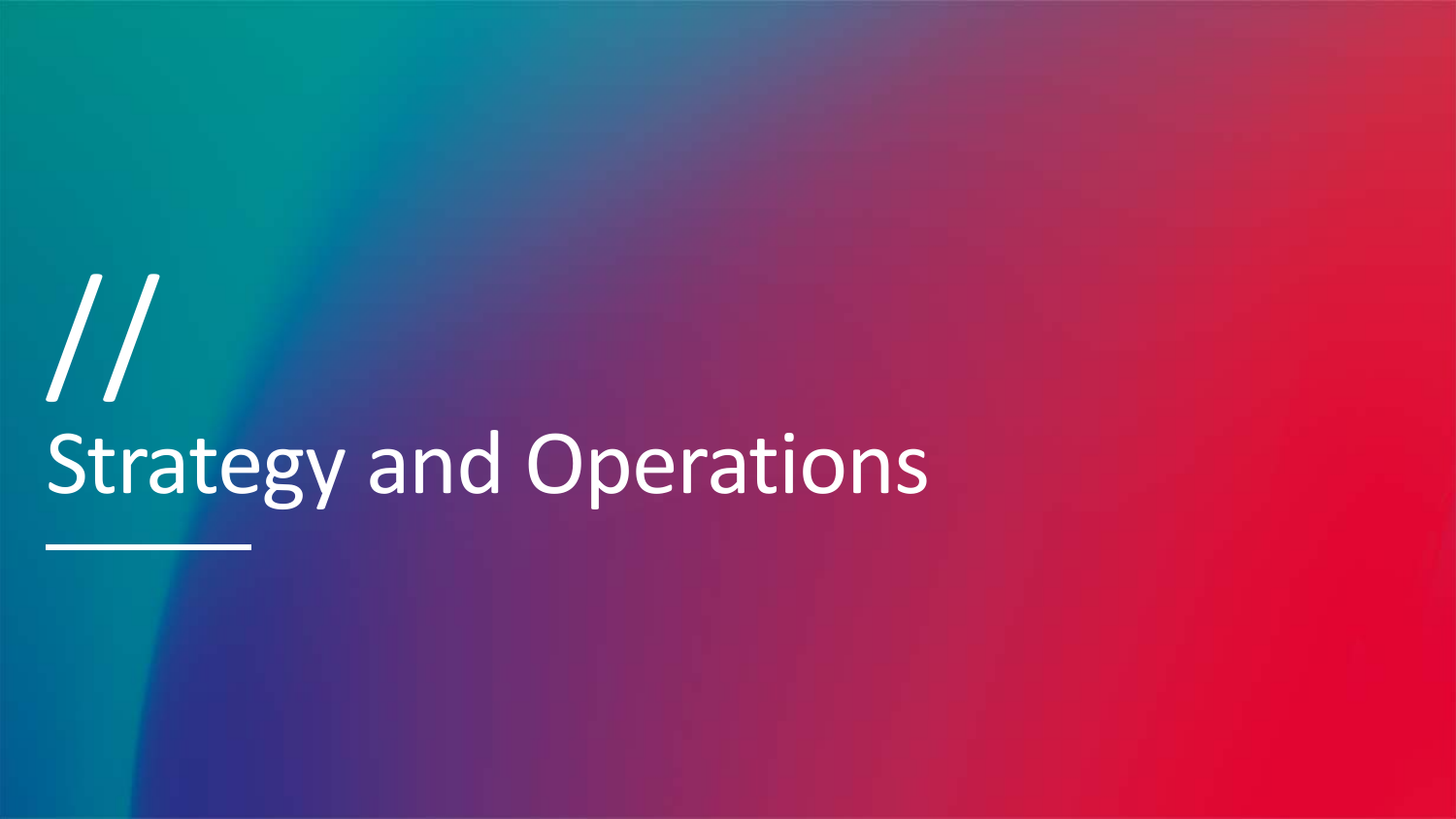#### **Full focus on the implementation and acceleration of our strategic initiatives**

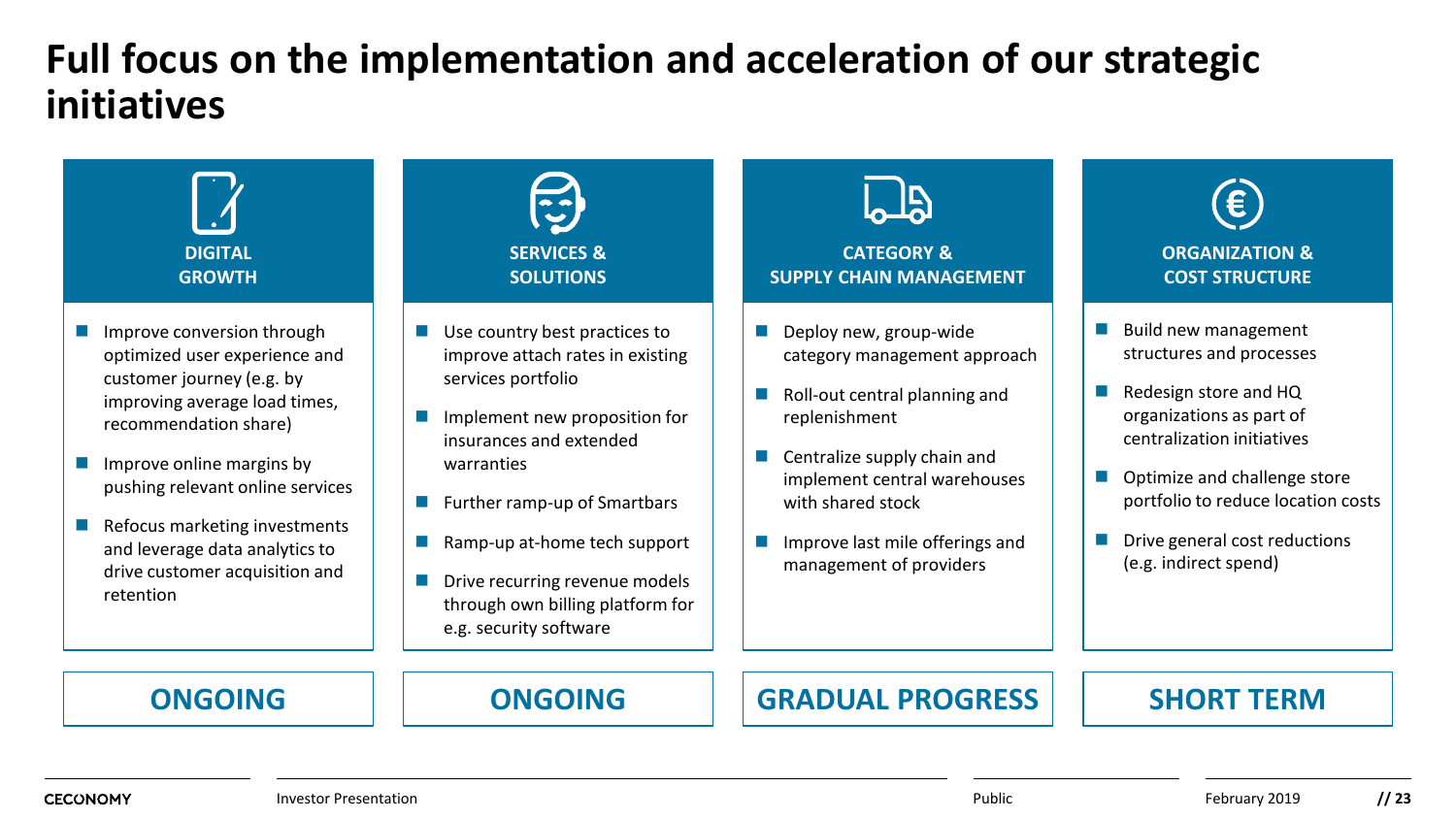#### **This transformation will require initial investments involving restructuring expenses**

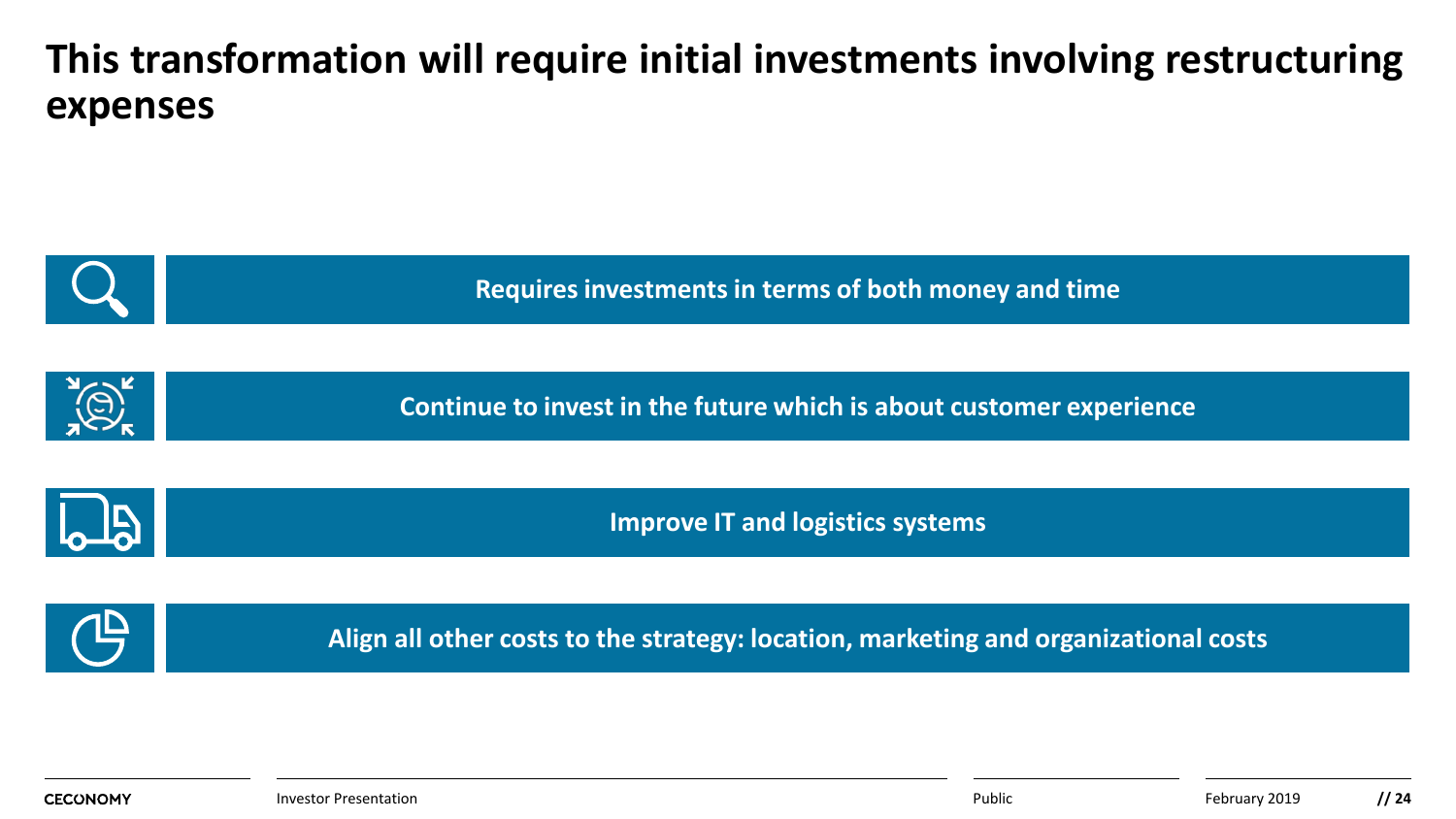### **Cost analysis of selected CECONOMY entities**



#### **Our cost structures need to be improved**

**CECONOMY**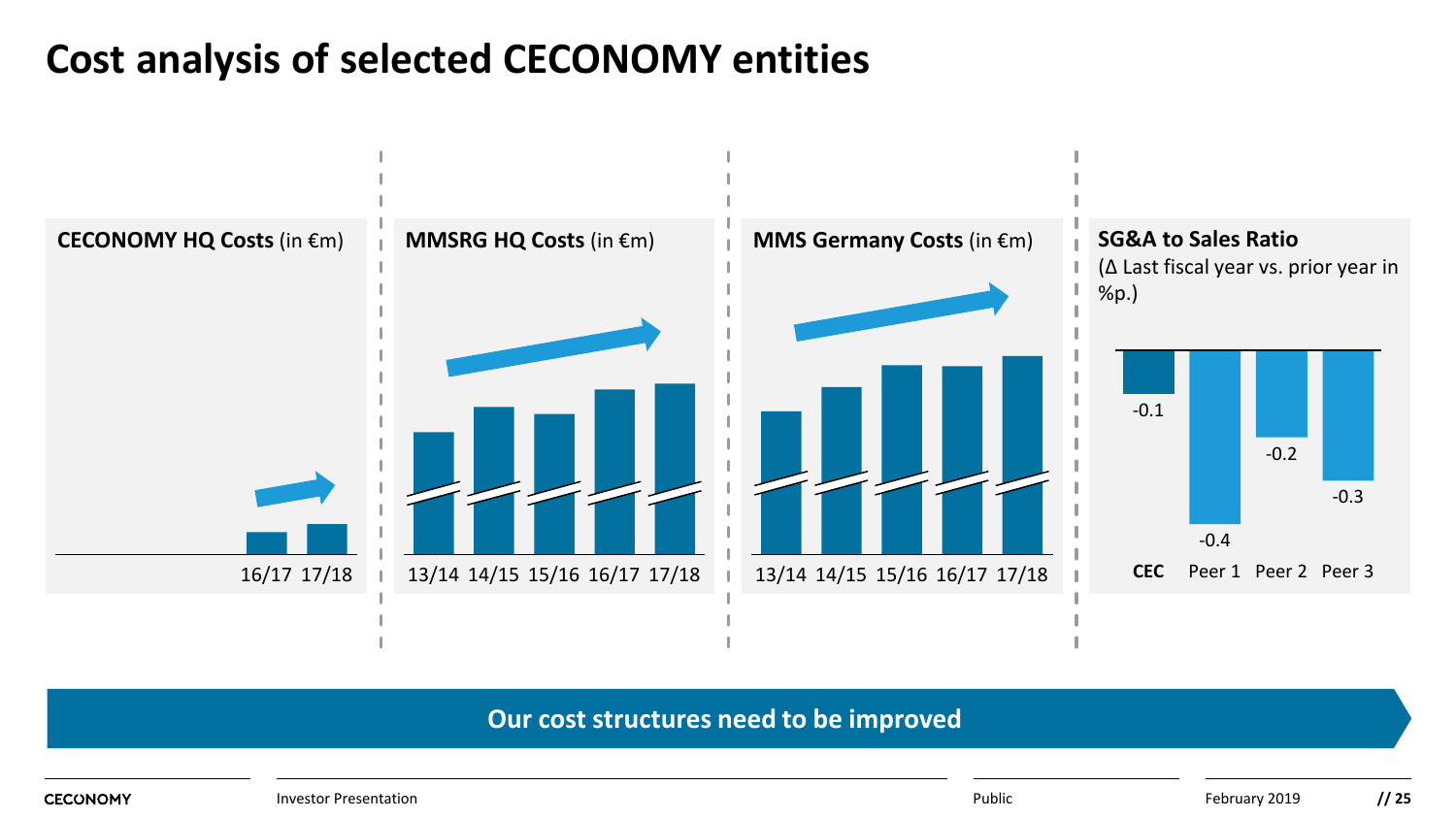#### **We have initiated a reorganization and optimization program to establish lean and faster structures**

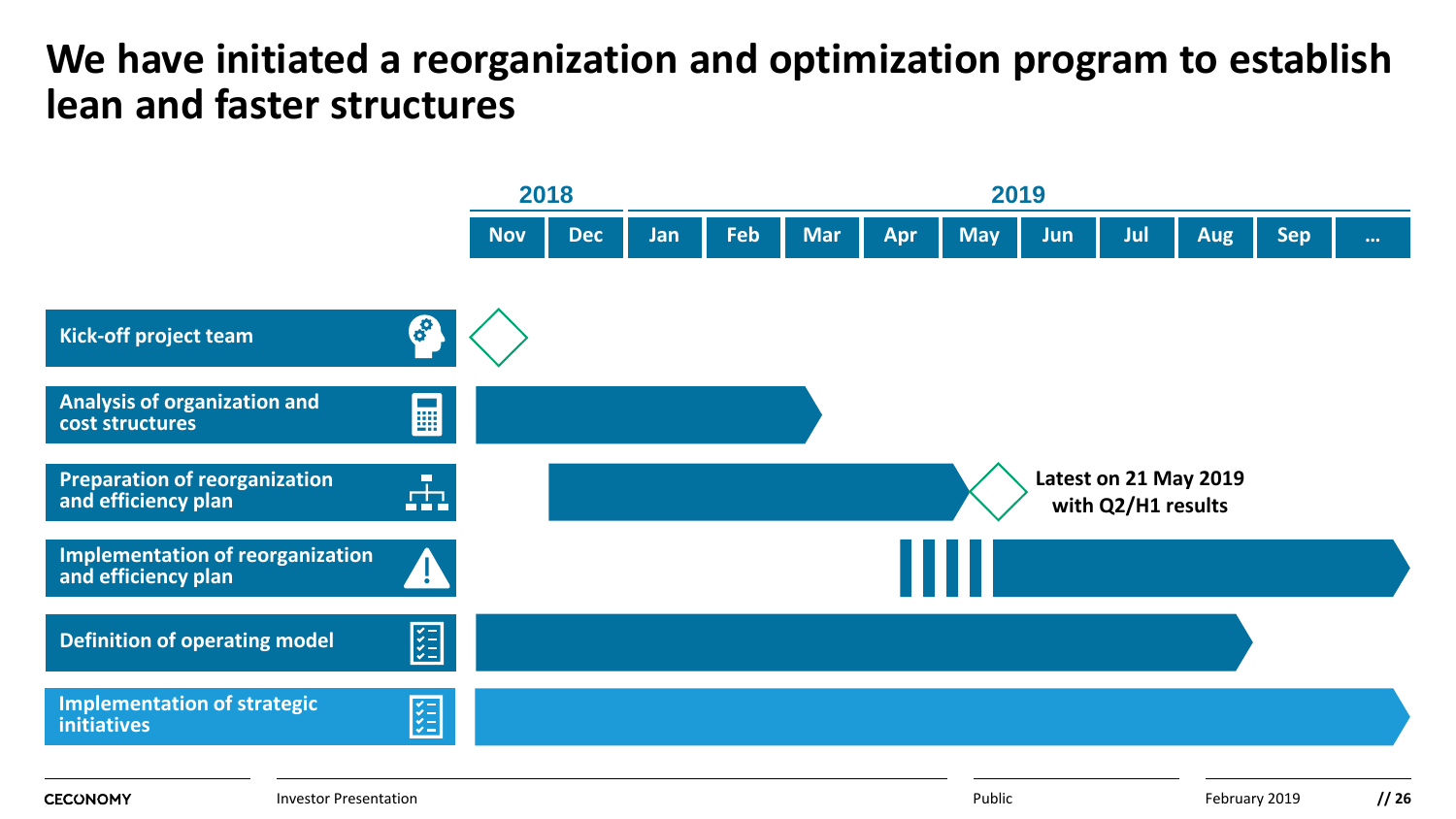### **FY 18/19 will be a year of transition – the transformation already started**



**By doing so, we will be able to lift the huge potentials and improve our operational and consequently also our financial performance sustainably.**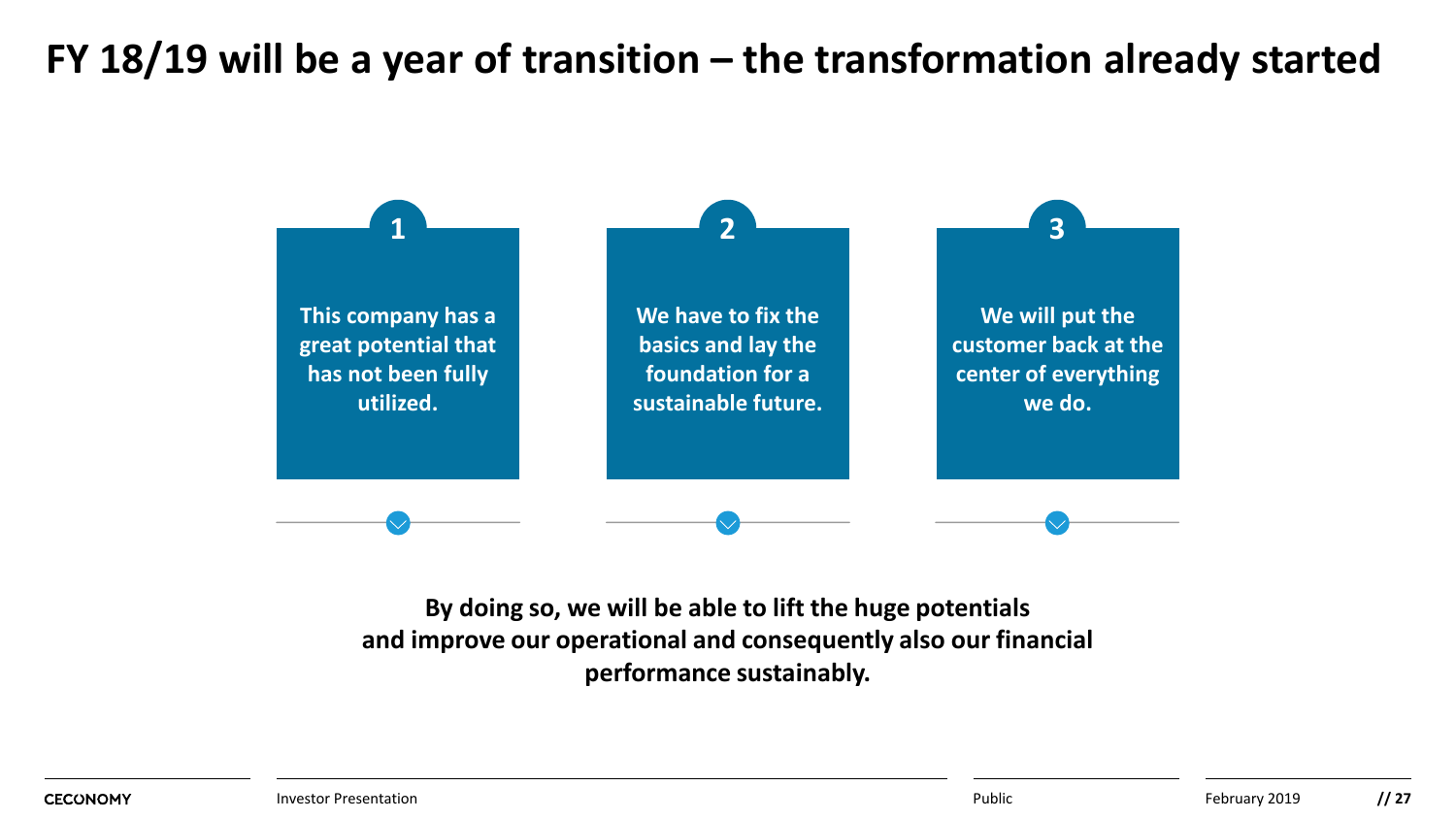# Back Up //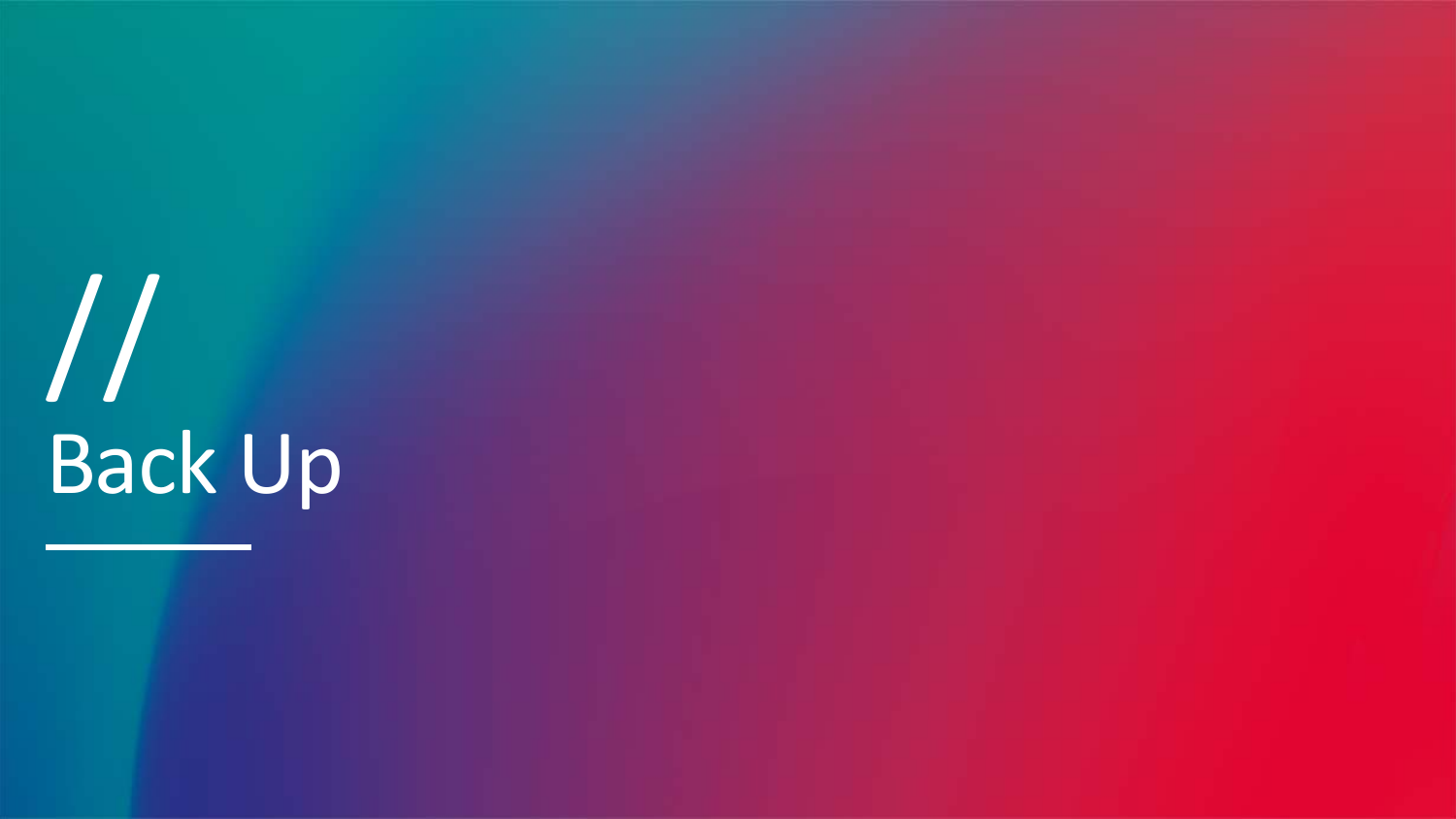#### **Net Working Capital**

| €m                                                              | 30/09/2017 | 31/12/2017 | Change   | 30/09/2018 | 31/12/2018 | Change   |
|-----------------------------------------------------------------|------------|------------|----------|------------|------------|----------|
| Inventories                                                     | 2,449      | 3,380      | 932      | 2,480      | 3,229      | 749      |
| Trade receivables                                               | 497        | 560        | 63       | 613        | 572        | $-42$    |
| Receivables due from suppliers                                  | 1,197      | 1,765      | 568      | 1.239      | 1,789      | 550      |
| Receivables from credit cards                                   | 66         | 106        | 40       | 71         | 71         | 0        |
| Advance payments on inventories                                 | 0          | 0          | 0        | 0          |            | 0        |
| Trade payables                                                  | $-4,817$   | $-7,601$   | $-2,784$ | $-5,277$   | $-7,624$   | $-2,347$ |
| Liabilities to customers                                        | $-129$     | $-137$     | $-8$     | $-45$      | $-10$      | 35       |
| Deferred revenues from vouchers and customer loyalty programmes | $-63$      | $-74$      | $-11$    | $-137$     | $-177$     | $-40$    |
| Provisions for customer loyalty programmes and rights of return | $-19$      | $-29$      | $-10$    | $-23$      | $-25$      | $-1$     |
| Prepayments received on orders                                  | $-39$      | $-43$      | $-4$     | $-46$      | $-49$      | -3       |
| <b>Net Working Capital</b>                                      | $-858$     | $-2,072$   | $-1,214$ | $-1,125$   | $-2,223$   | $-1,098$ |

Note: Balance sheet figures were adjusted for discontinued operations to enable comparison.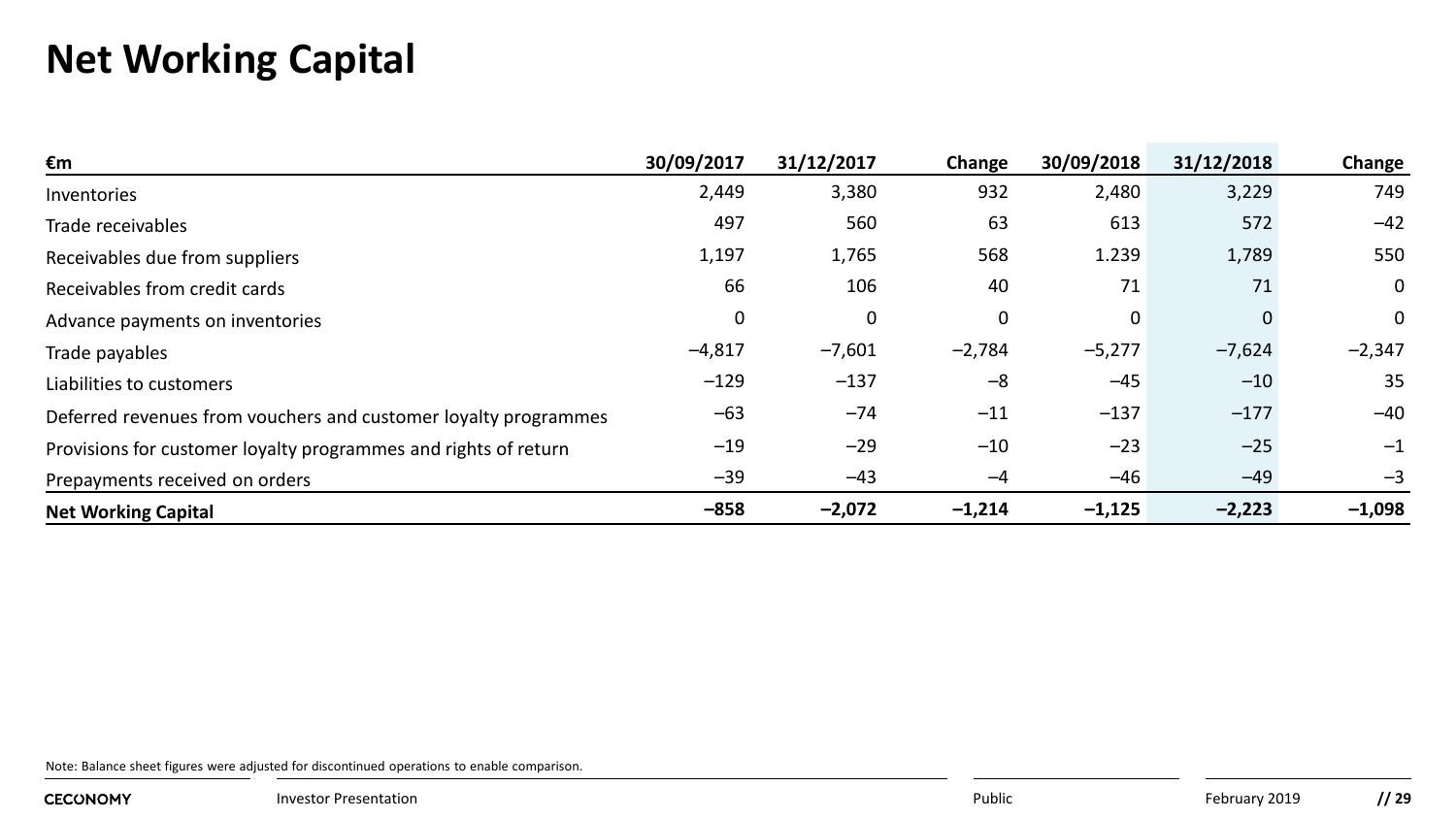#### **IFRS 9 and 15 accounting changes**



1Preliminary and unaudited impact analysis as of 31 Dec. 2017; 2Preliminary and unaudited impact analysis as of 30 Sep. 2017.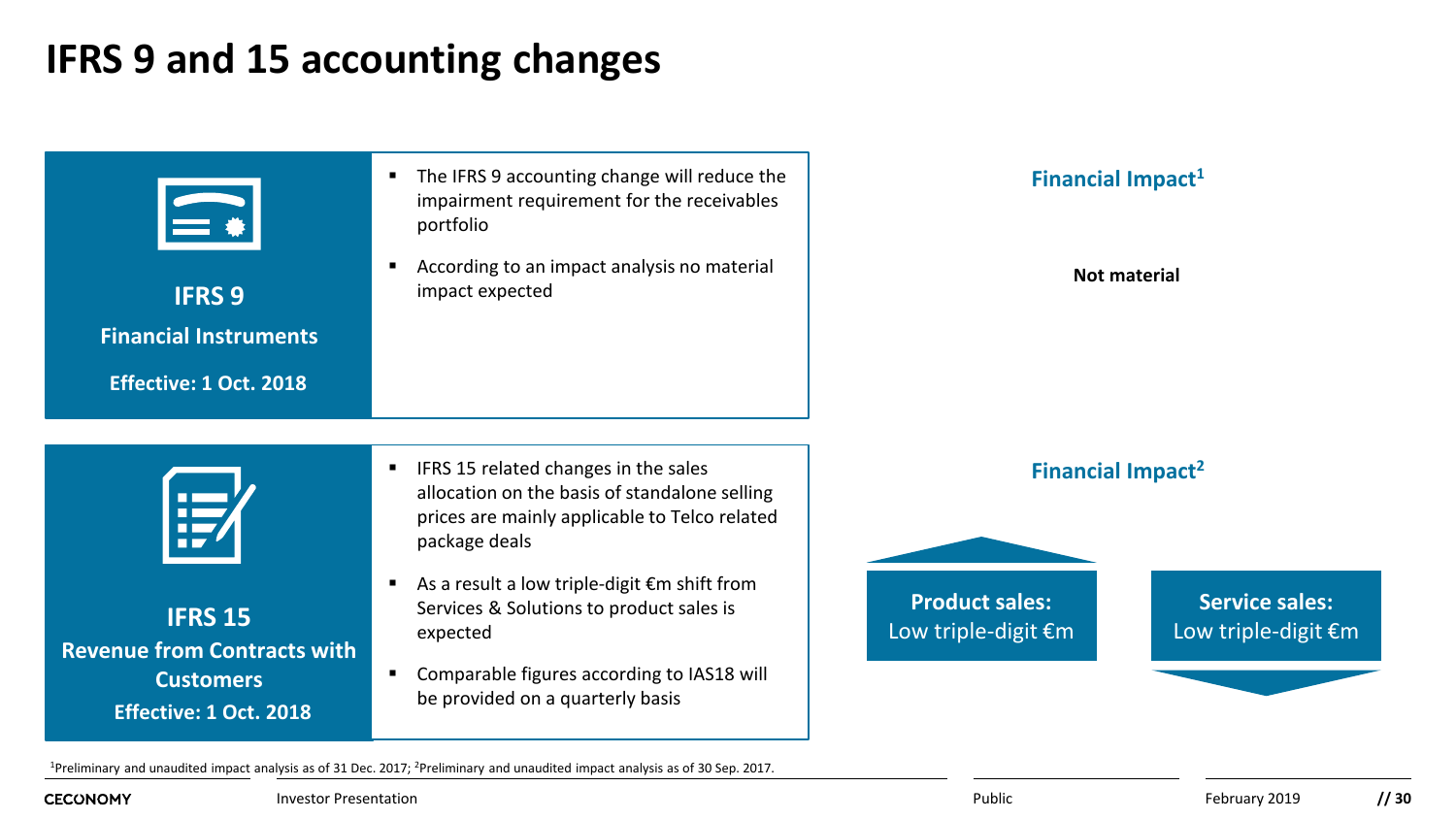#### **CECONOMY's new shareholder structure**



#### **Pre-transaction structure based on voting rights\***

#### **Post-transaction structure based on voting rights\***



| <b>Shareholder</b> | <b>Number of</b><br>voting rights | $%$ of<br>voting rights* | Date of<br>publication |
|--------------------|-----------------------------------|--------------------------|------------------------|
| Haniel             | 81,015,280                        | 22.71%                   | 13 May 2015            |
| Meridian Stiftung  | 51,117,363                        | 14.33%                   | 16 July 2018           |
| freenet            | 32,633,555                        | 9.15%                    | 12 July 2018           |
| <b>Beisheim</b>    | 23,615,334                        | 6.62%                    | 18 July 2018           |
| Total              | 356,743,118                       |                          |                        |

In addition: 2,677,966 non-voting preference shares outstanding

\* Calculated on the basis of the number of voting rights in disclosures pursuant to section 40 para. 1 sentence 1 WpHG

**CECONOMY** 

**Investor Presentation Public**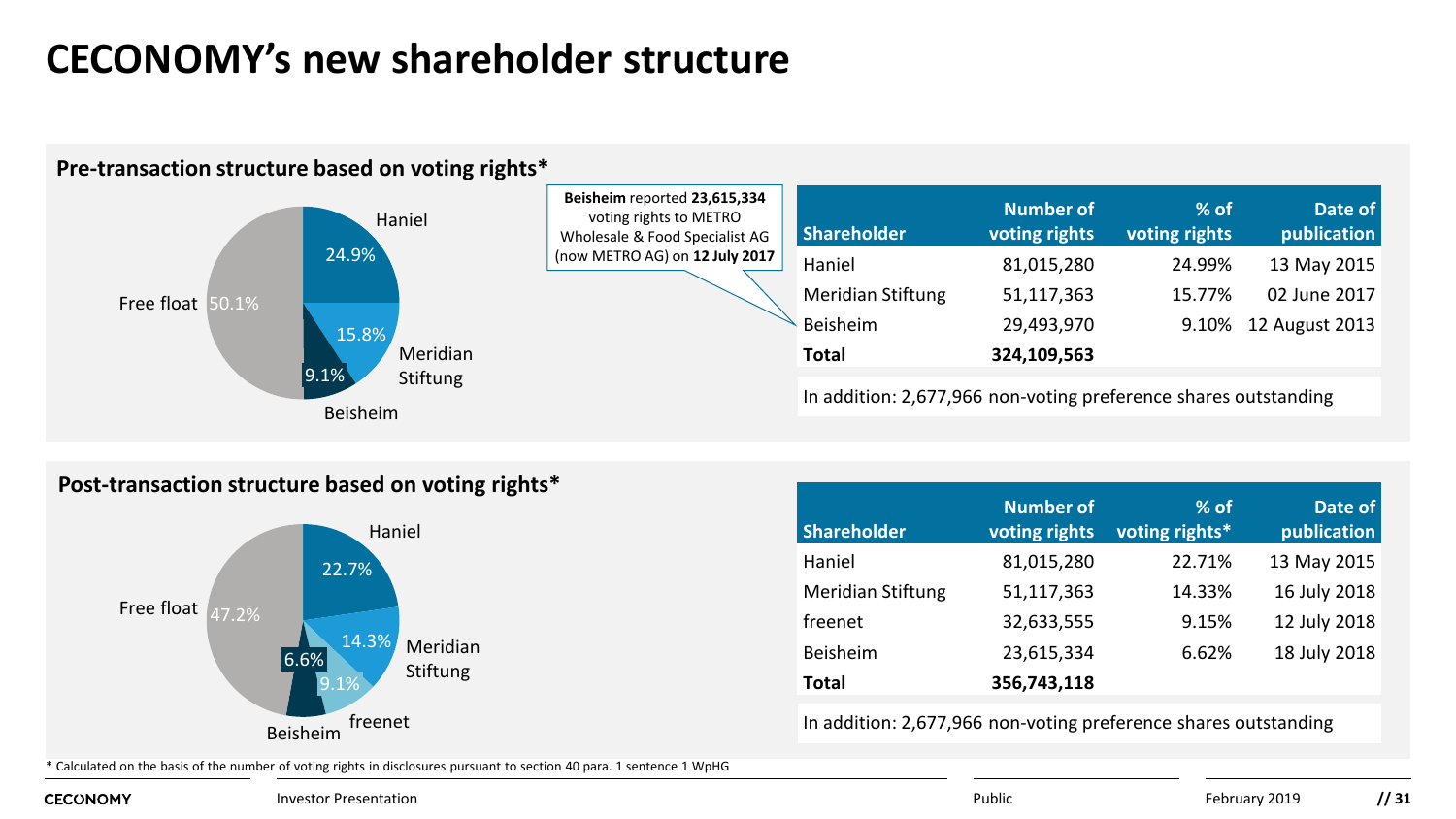#### **Fnac Darty consolidation**

|                |                     | <b>FNAC H1 2019</b> |                     |                | <b>FNAC H2 2019</b> |                |                     | <b>FNAC H1 2020</b> |                     |                |                     |                |  |
|----------------|---------------------|---------------------|---------------------|----------------|---------------------|----------------|---------------------|---------------------|---------------------|----------------|---------------------|----------------|--|
|                |                     |                     |                     |                |                     |                |                     |                     |                     |                |                     |                |  |
|                | <b>CEC Q2 18/19</b> |                     | <b>CEC Q3 18/19</b> |                | CEC Q4 18/19        |                | <b>CEC Q1 19/20</b> |                     | <b>CEC Q2 19/20</b> |                | <b>CEC Q3 19/20</b> |                |  |
| 31.12.<br>2018 |                     | 31.03.<br>2019      |                     | 30.06.<br>2019 |                     | 30.09.<br>2019 |                     | 31.12.<br>2019      |                     | 31.03.<br>2020 |                     | 30.06.<br>2020 |  |

■ Our c.24% stake in Fnac Darty is accounted for as "Investment accounted for using the equity method" on the balance sheet

- The share of Fnac Darty's **net income** will be reported **in our EBITDA and EBIT**
- Due to Fnac Darty's semi-annual reporting of net income, we will report our earnings share semi-annually in Q2 and Q4
- Our share of **dividends**, should there be any dividends, will be recognised **earnings-neutral** in our cash flow statement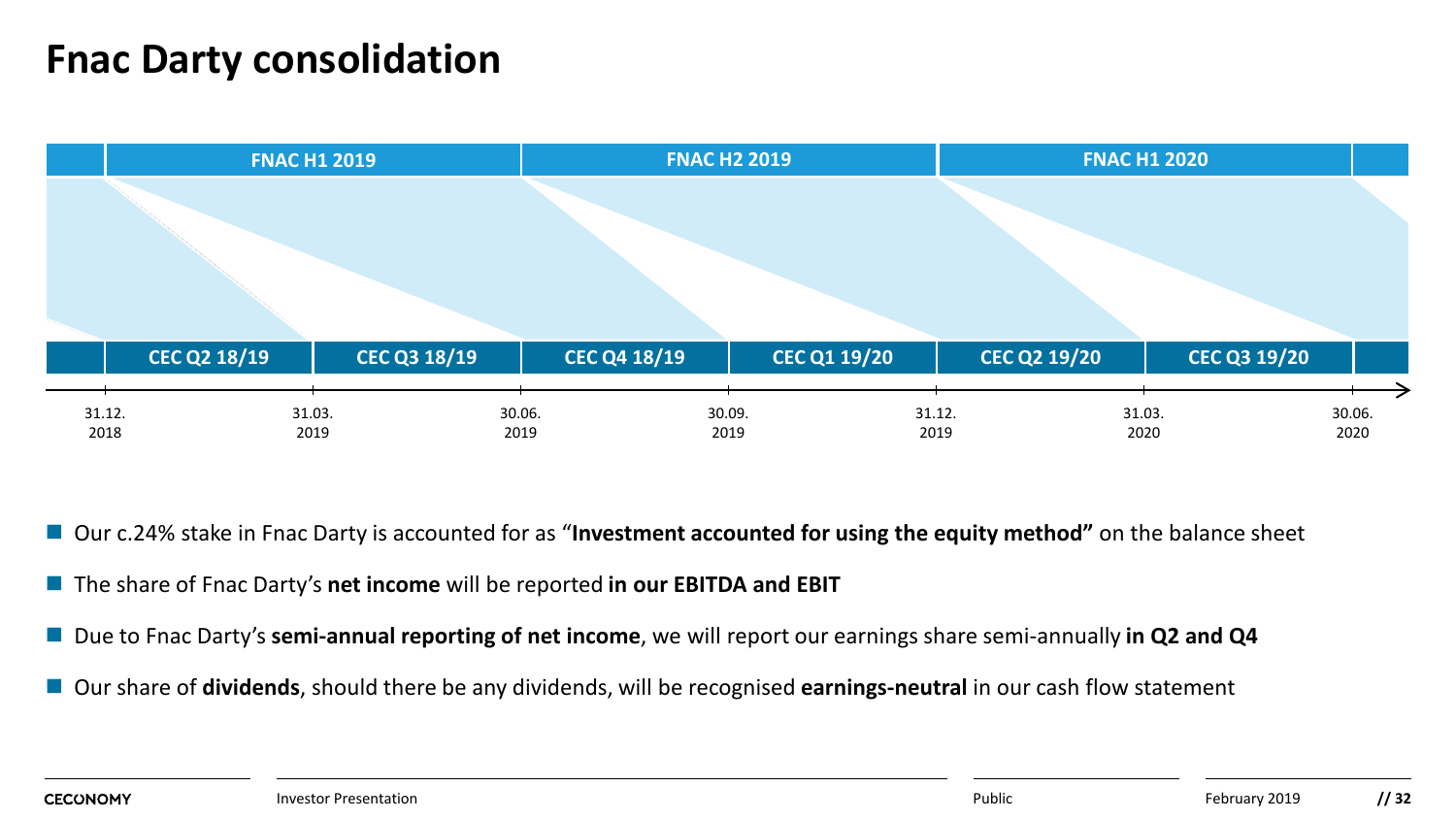#### **Store network**

|                       | 30/09/2018     | <b>Openings</b> | <b>Closures</b> | 31/12/2018     |
|-----------------------|----------------|-----------------|-----------------|----------------|
| Germany               | 432            | 1               | 0               | 433            |
| Austria               | 52             | 0               | 0               | 52             |
| Switzerland           | 27             | 0               | 0               | 27             |
| Hungary               | 24             | 0               | 0               | 24             |
| <b>DACH</b>           | 535            | 1               | 0               | 536            |
| Belgium               | 29             | 0               | $-1$            | 28             |
| Greece                | 12             | 0               | 0               | 12             |
| Italy                 | 115            | $\mathbf 1$     | 0               | 116            |
| Luxembourg            | $\overline{2}$ | 0               | 0               | $\overline{2}$ |
| Netherlands           | 49             | 0               | 0               | 49             |
| Portugal              | 10             | 0               | 0               | 10             |
| Spain                 | 85             | 2               | 0               | 87             |
| Western/S. Europe     | 302            | 3               | $-1$            | 304            |
| Poland                | 86             | 3               | $\Omega$        | 89             |
| Turkey                | 71             | 1               | $-1$            | 71             |
| <b>Eastern Europe</b> | 157            | 4               | $-1$            | 160            |
| Sweden                | 28             | 0               | 0               | 28             |
| <b>Others</b>         | 28             | 0               | 0               | 28             |
| <b>CECONOMY</b>       | 1,022          | 8               | -2              | 1,028          |

#### **Highlights 30/09/2018 Openings Closures 31/12/2018**

**Selective expansion** with 8 openings: 2 in Spain and 1 each in Germany, Italy, Poland and Turkey + 2 shop-in-shops pilots with Carrefour in Poland

**1 Store closure** in Turkey and Belgium

■ **Average store size** reduced by c. -1% since September 2018 to 2,703 sqm, mainly due to openings of small-area store formats

**Low double-digit number of net openings** excl. Shop-in-Shops for FY 18/19 expected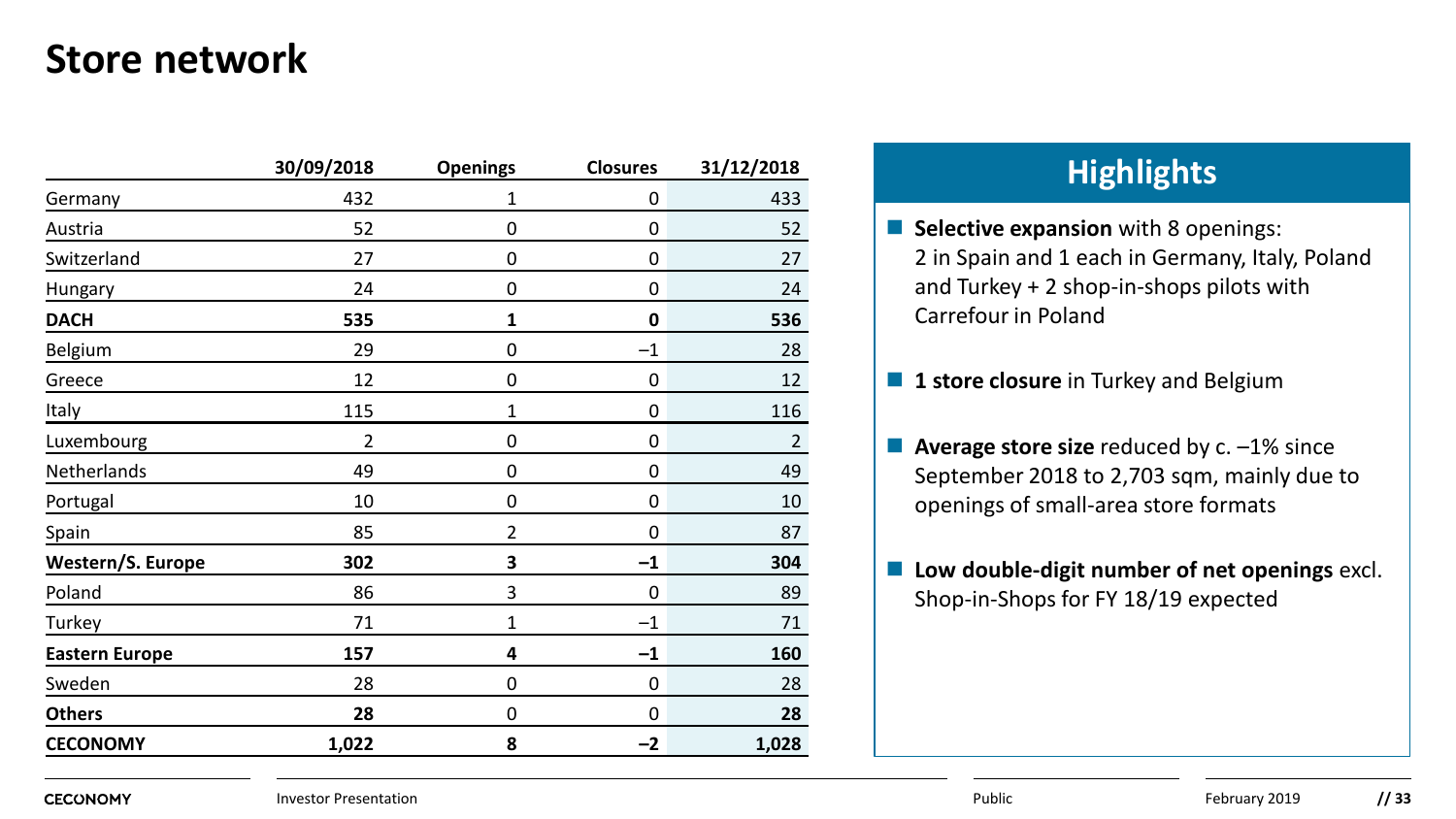#### **Sales & number of stores by country**

|                                | Sales (€m) |          |  |          |                 |                 |          |
|--------------------------------|------------|----------|--|----------|-----------------|-----------------|----------|
|                                | FY 16/17   | FY 17/18 |  | FY 16/17 | <b>Openings</b> | <b>Closures</b> | FY 17/18 |
| Germany                        | 10,556     | 10,340   |  | 429      | 5               | $-2$            | 432      |
| Austria                        | 1,169      | 1,161    |  | 50       | 2               | 0               | 52       |
| Switzerland                    | 635        | 569      |  | 27       | 1               | $-1$            | 27       |
| Hungary                        | 302        | 340      |  | 24       | 0               | 0               | 24       |
| <b>DACH</b>                    | 12,662     | 12,410   |  | 530      | 8               | $-3$            | 535      |
| Belgium                        | 686        | 701      |  | 28       | 1               | 0               | 29       |
| Greece                         | 187        | 186      |  | 12       | 0               | 0               | 12       |
| Italy <sup>1</sup>             | 2,064      | 2,096    |  | 116      | 1               | $-2$            | 115      |
| Luxembourg                     | 63         | 65       |  | 2        | 0               | 0               | 2        |
| Netherlands                    | 1,590      | 1,581    |  | 49       | 0               | 0               | 49       |
| Portugal                       | 133        | 146      |  | 10       | 0               | 0               | 10       |
| <b>Spain</b>                   | 1,967      | 2,002    |  | 83       | 2               | 0               | 85       |
| Western/S. Europe <sup>1</sup> | 6,691      | 6,777    |  | 300      | 4               | $-2$            | 302      |
| Poland                         | 1,033      | 1,037    |  | 86       | 3               | $-3$            | 86       |
| Turkey                         | 666        | 651      |  | 53       | 18              | 0               | 71       |
| <b>Eastern Europe</b>          | 1,699      | 1,689    |  | 139      | 21              | $-3$            | 157      |
| Sweden                         | 474        | 462      |  | 27       | 1               | 0               | 28       |
| <b>Others</b>                  | 553        | 542      |  | 27       | 1               | 0               | 28       |
| CECONOMY <sup>1</sup>          | 21,605     | 21,418   |  | 996      | 34              | 8               | 1,022    |

Note: All figures shown from continued operations. <sup>1</sup> Sales figures for Italy for 2016/17 and 2017/18 were restated to present revenues related to extended warranties on a net basis.

**CECONOMY**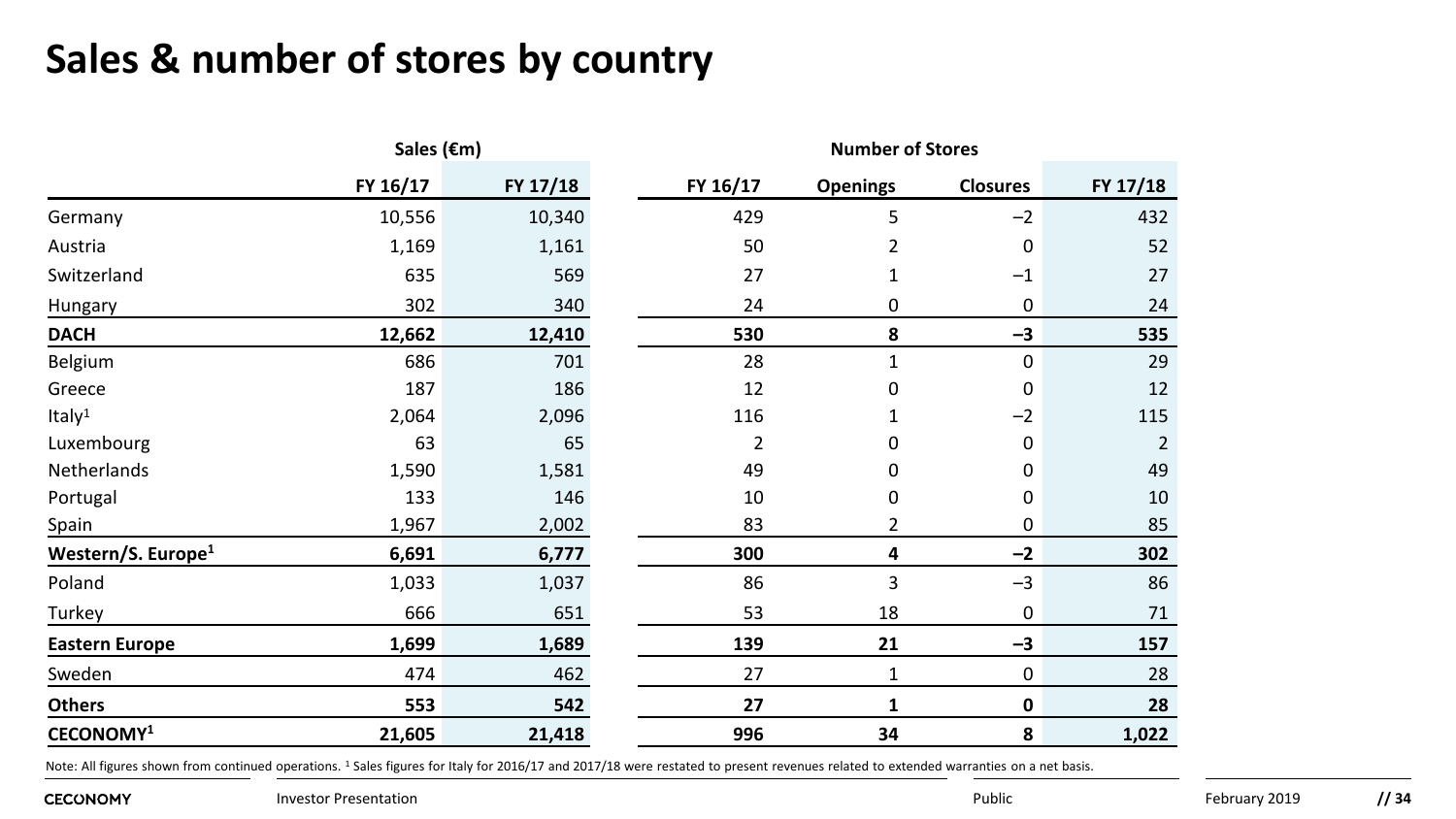#### **Financial calendar**

| <b>Annual General Meeting</b>   | 13 February 2019      |  |  |  |
|---------------------------------|-----------------------|--|--|--|
| Q2 2018/19 results              | 21 May 2019           |  |  |  |
| Q3 2018/19 results              | <b>13 August 2019</b> |  |  |  |
| Q4/FY 2018/19 trading statement | 24 October 2019       |  |  |  |
| <b>FY 2018/19 results</b>       | 17 December 2019      |  |  |  |